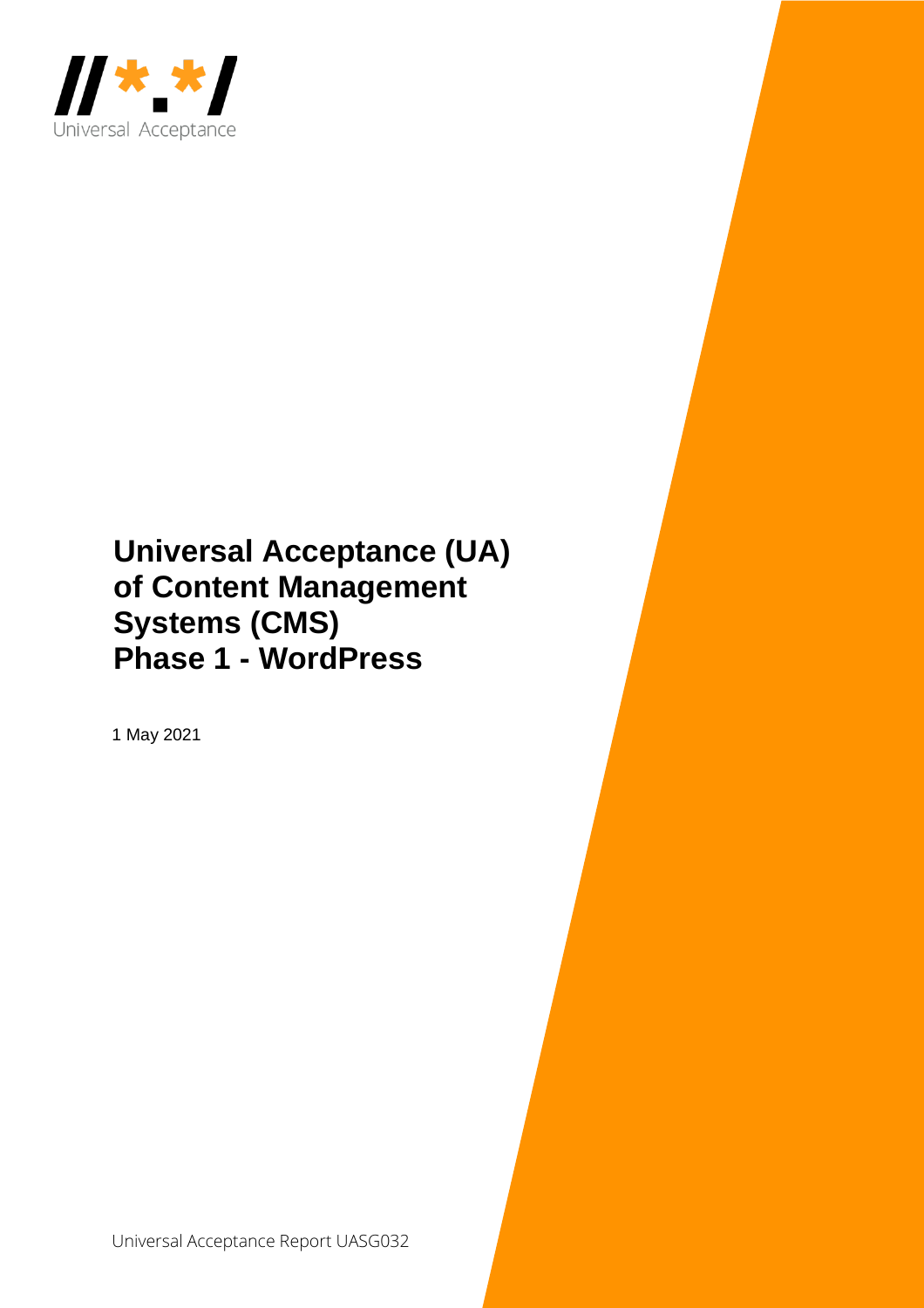# $\frac{1}{2}$   $\frac{1}{2}$   $\frac{1}{2}$   $\frac{1}{2}$   $\frac{1}{2}$   $\frac{1}{2}$   $\frac{1}{2}$   $\frac{1}{2}$   $\frac{1}{2}$   $\frac{1}{2}$   $\frac{1}{2}$   $\frac{1}{2}$   $\frac{1}{2}$   $\frac{1}{2}$   $\frac{1}{2}$   $\frac{1}{2}$   $\frac{1}{2}$   $\frac{1}{2}$   $\frac{1}{2}$   $\frac{1}{2}$   $\frac{1}{2}$   $\frac{1}{2}$

## **TABLE OF CONTENTS**

| <b>Background</b>                                           | 3              |
|-------------------------------------------------------------|----------------|
| <b>Introduction</b>                                         | 3              |
| <b>Objective</b>                                            | 3              |
| <b>Test Setup</b>                                           | 4              |
| <b>Version Details of WordPress and Plugins</b>             | 4              |
| WordPress                                                   | 4              |
| <b>Subscription Management</b>                              | $\overline{4}$ |
| <b>Membership Management</b>                                | 5              |
| <b>Event Management</b>                                     | 5              |
| <b>Execution of Functional Test Cases and Test Datasets</b> | 5              |
| <b>UA Readiness</b>                                         | 6              |
| <b>UA Readiness of Domain Names</b>                         | 6              |
| <b>UA Readiness of Path IRIs</b>                            | $\overline{7}$ |
| <b>UA Readiness Level of Email</b>                          | 7              |
| <b>EAI Readiness - Various Categories</b>                   | 8              |
| <b>Field Identifiers Used in Various Plugins</b>            | 9              |
| <b>Storage Location Used by Plugin</b>                      | 9              |
| <b>Observations</b>                                         | 10             |
| Extension 1 – Subscription Management                       | 10             |
| Extension 2 – Membership Management                         | 10             |
| Extension 3 - Event Management                              | 10             |
| <b>General Observations</b>                                 | 11             |
| <b>Recommendations</b>                                      | 11             |
| <b>Organization of Test Documents</b>                       | 11             |
| <b>Test Datasets</b>                                        | 14             |
| Domain Names Dataset (as per UASG004, 2017)                 | 14             |
| Path IRIs Dataset (UASG004, 2017)                           | 14             |
| <b>Email Dataset</b>                                        | 15             |
| <b>Plugins Revision Change (During Testing)</b>             | 16             |
| <b>Subscription Management</b>                              | 16             |
| <b>Membership Management</b>                                | 16             |
| <b>Event Management</b>                                     | 16             |
| WordPress                                                   | 16             |
| <b>Additional Plugins Explored for UA Readiness</b>         | 17             |
| Annexure - I                                                | 19             |
| <b>Naming Convention Used for Screenshot File Names</b>     | 20             |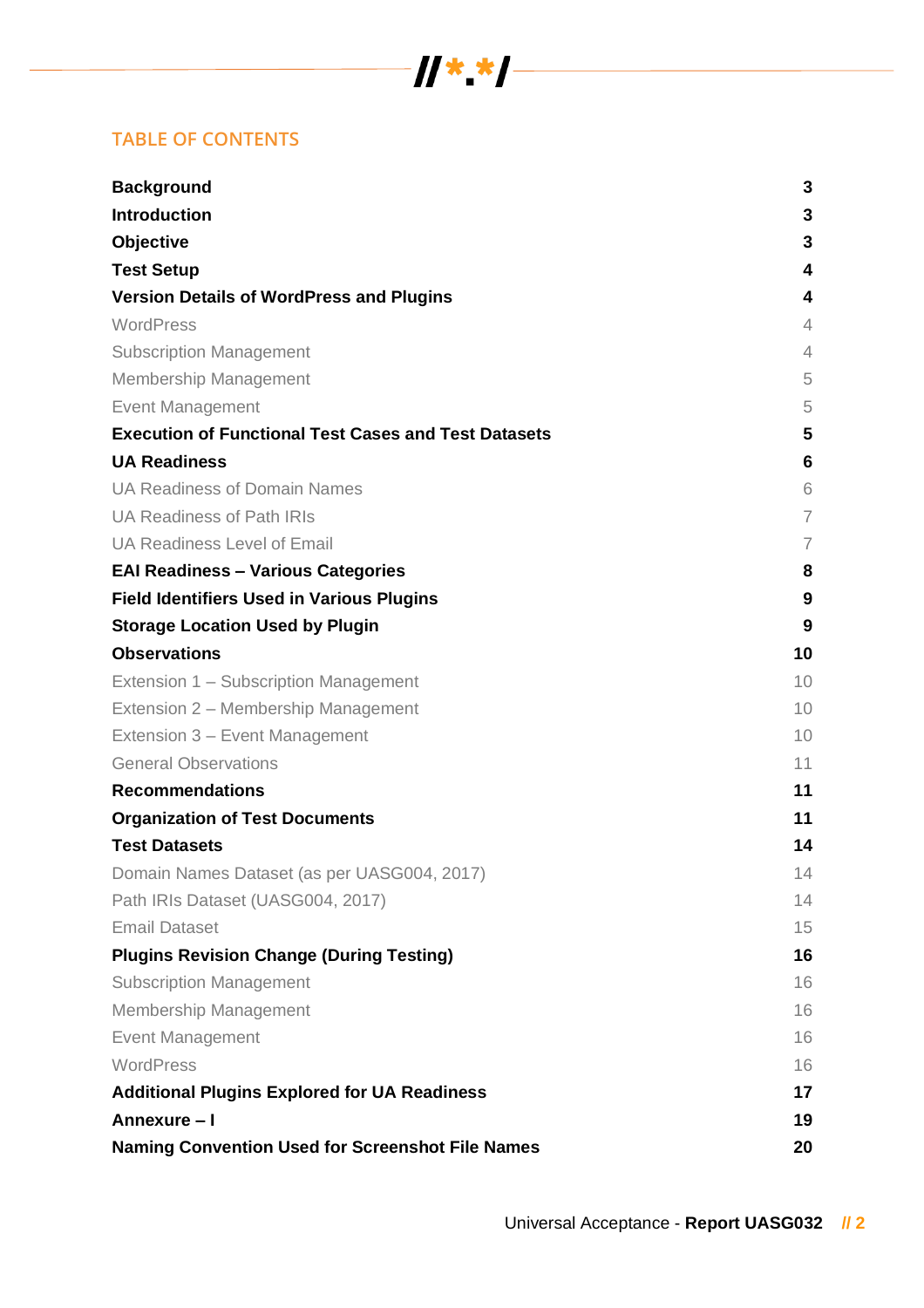

## **Background**

Universal Acceptance (UA) is the state in which all valid domain names and email addresses are accepted, validated, stored, processed, and displayed correctly and consistently. In order to achieve Universal Acceptance, Internet applications and systems must treat all toplevel domains (TLDs) in a consistent manner, including new generic TLDs (gTLDs) and internationalized TLDs. All domain names should be validated against the Internationalized Domain Names in Applications IDNA2008 Standard.

## **Introduction**

The UASG has identified Content Management Systems (CMS) and associated plugins to be tested to determine how well they comply with the UA readiness of Internationalized Domain Names (IDNs), path Internationalized Resource Identifiers (IRIs), and Email Address Internationalization (EAI). Detailed testing was carried out as per the [UASG004](https://uasg.tech/wp-content/uploads/documents/UASG004-en-digital.pdf) and [UASG026](https://uasg.tech/wp-content/uploads/documents/UASG026-en-digital.pdf) documents and its associated data set for each plugin, and more specifically for the three functions: domain names, path IRI, and EAI. For EAI testing, functional emails were created for various scripts.

For ease of understanding the UA readiness status, different levels of UA readiness were defined in the test plan. The test plan elaborates on the software to be tested, method of testing, recording of observations, and categorising the results as per the UA readiness levels. The software to be tested were identified by the Universal Acceptance Steering Group (UASG) and was part of the Statement of Work (SOW).

## **Objective**

To carry out the testing of UA readiness in Content Management Systems, namely WordPress and its associated plugins, as mentioned below for IDNs, path IRI, and EAI as per the test plan.

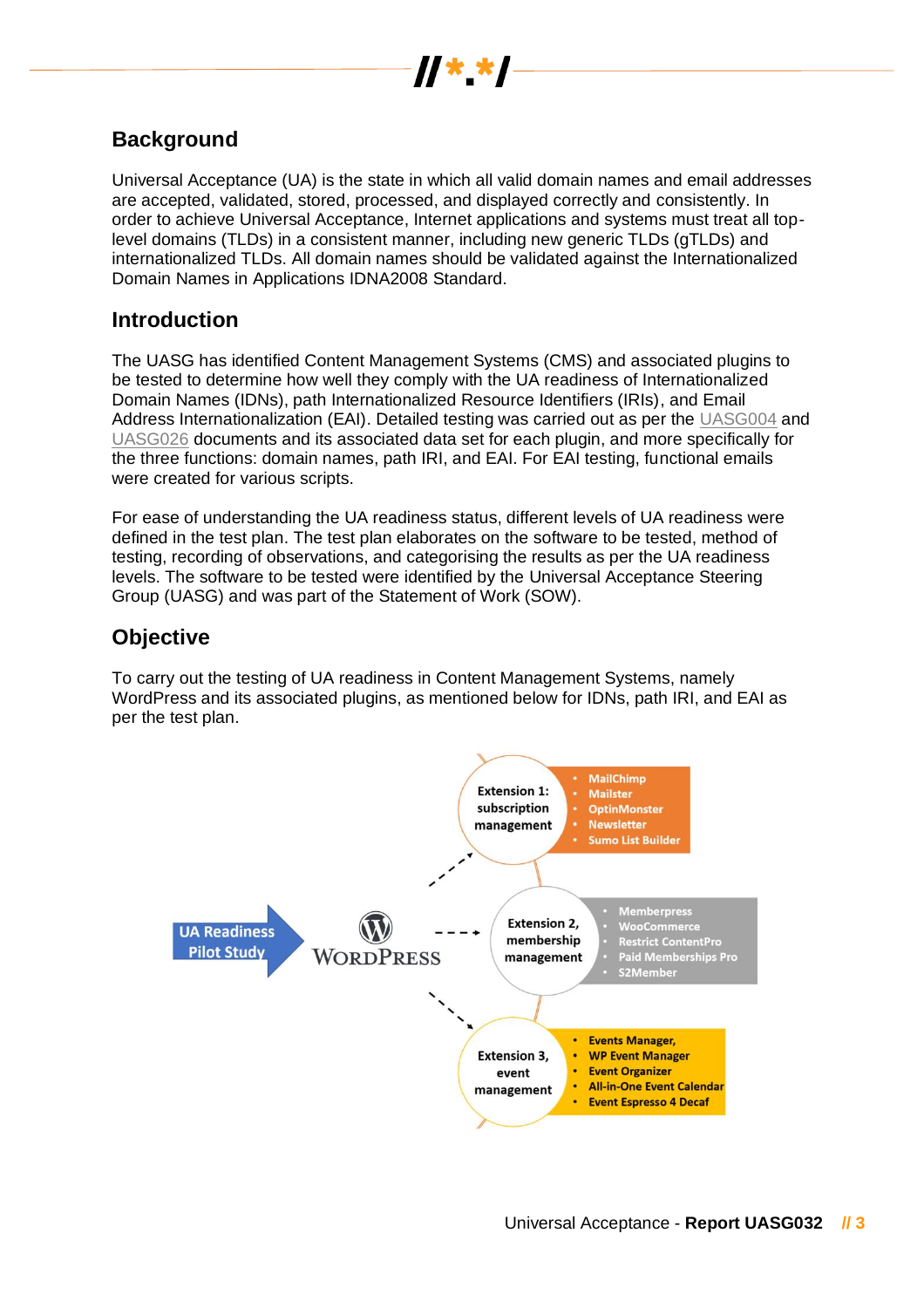

## **Test Setup**

The testing environment was created as per the following table on Google Cloud Platform (GCP). The self-hosted WordPress (5.6) and plugins installation was documented and provided along with the report.

Environment setup for GCP instance:

| Server     | Linux instance |
|------------|----------------|
| <b>OS</b>  | Ubuntu 18.04.1 |
| <b>DB</b>  | MySQL - 5.7.32 |
| Apache     | 2.4.29         |
| <b>PHP</b> | 7.4.13         |
|            |                |

Client Chrome Browser running on Windows 10

To test the plugins individually, a separate instance of WordPress was created on GCP. This was done in order to have clarity in testing of similar functionalities available within different plugins. As an example, "Creation of Event Page" is available in both the Event Organizer and Events Manager.

The creation of the Linux server and required environment was carried out and documented. Refer to the folder structure and the associated link as given in the Annexure  $-1$ .

## **Version Details of WordPress and Plugins**

Below are the versions of WordPress and plugins that were subjected to testing per the test plan. Required paid plugins were procured as per the license type for testing purposes.

**WordPress**

| <b>Extension Name</b>     | <b>License Type</b><br><b>Plugin Name</b> |  | <b>Version Number</b> |
|---------------------------|-------------------------------------------|--|-----------------------|
| <b>WordPress Instance</b> | Default WordPress   Free<br>lforms        |  | 5.6                   |

**Subscription Management**

| <b>Extension Name</b><br><b>Plugin Name</b> |                   | <b>License Type</b> | <b>Version Number</b> |  |
|---------------------------------------------|-------------------|---------------------|-----------------------|--|
|                                             | MailChimp         | Free                | 4.8.1                 |  |
| Subscription                                | Mailster          | Paid                | 2.4.16                |  |
|                                             | OptinMonster      | Paid                | 2.0.3                 |  |
|                                             | Newsletter        | Free                | 7.0.0                 |  |
|                                             | Sumo List Builder | Free                | 1.31                  |  |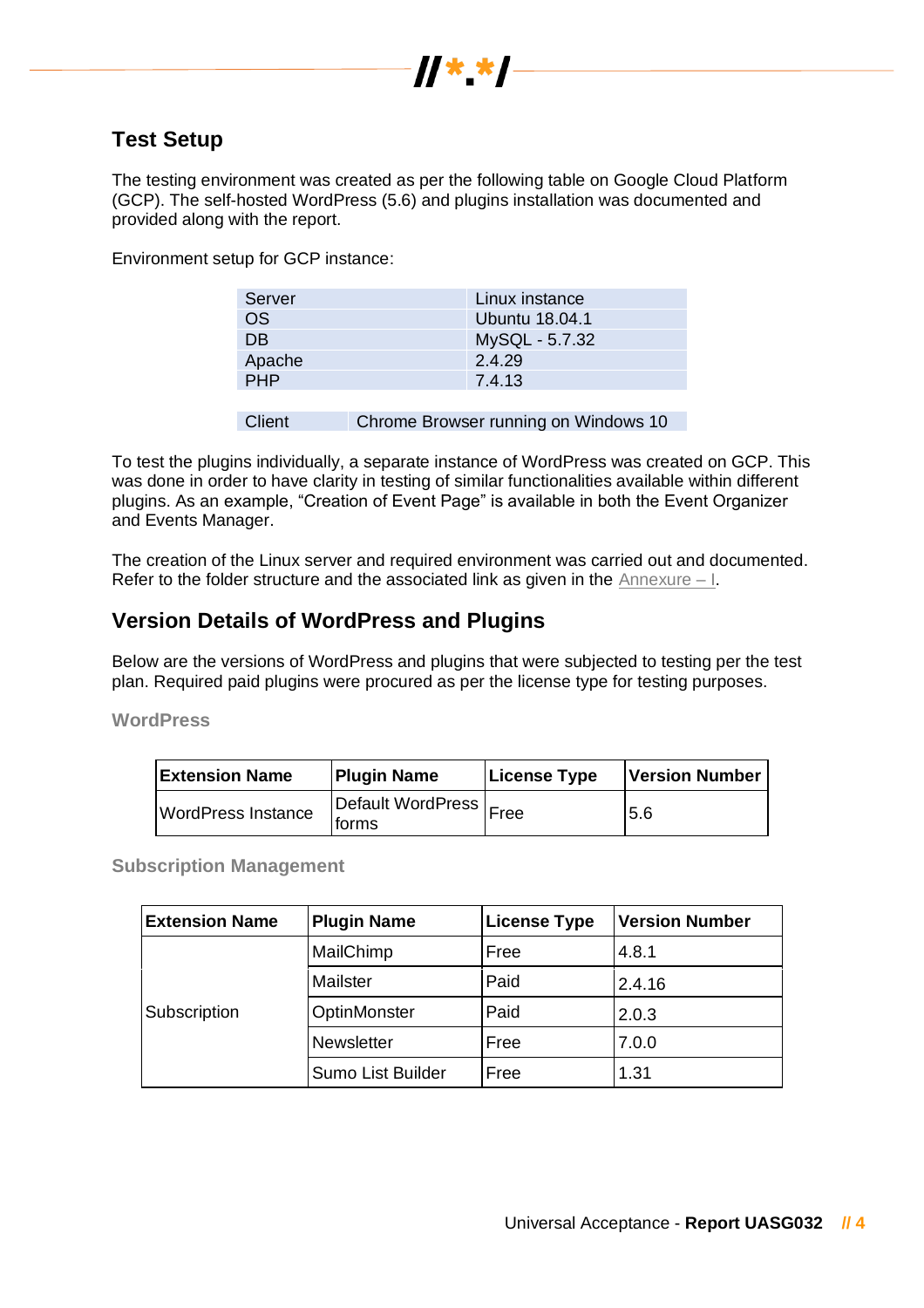

**Membership Management**

| <b>Plugin Name</b><br><b>Extension Name</b> |                             | License<br>Type | <b>Version Number</b> |
|---------------------------------------------|-----------------------------|-----------------|-----------------------|
| Membership<br>Management                    | <b>MemberPress</b>          | Paid            | 1.9.6                 |
|                                             | WooCommerce                 | Free            | 4.9.0                 |
|                                             | <b>Restrict Content Pro</b> | Paid            | 3.5.2                 |
|                                             | Paid Memberships Pro   Free |                 | 2.5.2                 |
|                                             | S2Member                    | Free            | 200301                |

**Event Management**

| <b>Extension Name</b> | <b>Plugin Name</b>               | <b>License</b><br>Type | <b>Version Number</b> |
|-----------------------|----------------------------------|------------------------|-----------------------|
|                       | <b>Events Manager</b>            | Free                   | 5.9.8.1               |
| Event Management      | <b>WP Event Manager</b>          | Free                   | 3.1.19                |
|                       | Event Organizer                  | Free                   | 3.10.2                |
|                       | <b>All-in-One Event Calendar</b> | Free                   | 2.6.8                 |
|                       | Event Espresso 4 Decaf           | Free                   | 4.10.10.decaf         |

Installation and configuration of WordPress and Plugins were carried out and documented. Refer to the folder structure and the associated link as given in the Annexure – I.

## **Execution of Functional Test Cases and Test Datasets**

The testing was carried out per the test benchmark mentioned in the section 14 of the [test](https://community.icann.org/download/attachments/115638939/UA-Readiness-Test-Plan_V2_17DEC2020.pdf?version=1&modificationDate=1611722004000&api=v2) [plan document.](https://community.icann.org/download/attachments/115638939/UA-Readiness-Test-Plan_V2_17DEC2020.pdf?version=1&modificationDate=1611722004000&api=v2) Refer to Annexure IV of the [test plan document.](https://community.icann.org/download/attachments/115638939/UA-Readiness-Test-Plan_V2_17DEC2020.pdf?version=1&modificationDate=1611722004000&api=v2)

The gating steps within an application to process UA-related identifiers – as defined in the UASG026 document – were carried out.

- a) **Accept**: how an application accepts the user input which consists of UA identifiers.
- b) **Validate**: how an application validates the UA identifier.
- c) **Process (on input)**: how an application processes the UA identifier after validation.
- d) **Store**: how an application stores the UA identifier after processing.
- e) **Process (on output)**: how an application processes the UA identifier, typically for displaying, after storing.
- f) **Display**: how an application displays the UA identifier.

The UA readiness test was carried out per the UASG004 dataset for IDNs, path IRIs, and EAI. For EAI testing, functional emails were created for various scripts.

Outcomes and observations of individual tests with respective datasets and supporting screenshots were recorded. Refer to the folder structure and the associated link as given in the Annexure – I.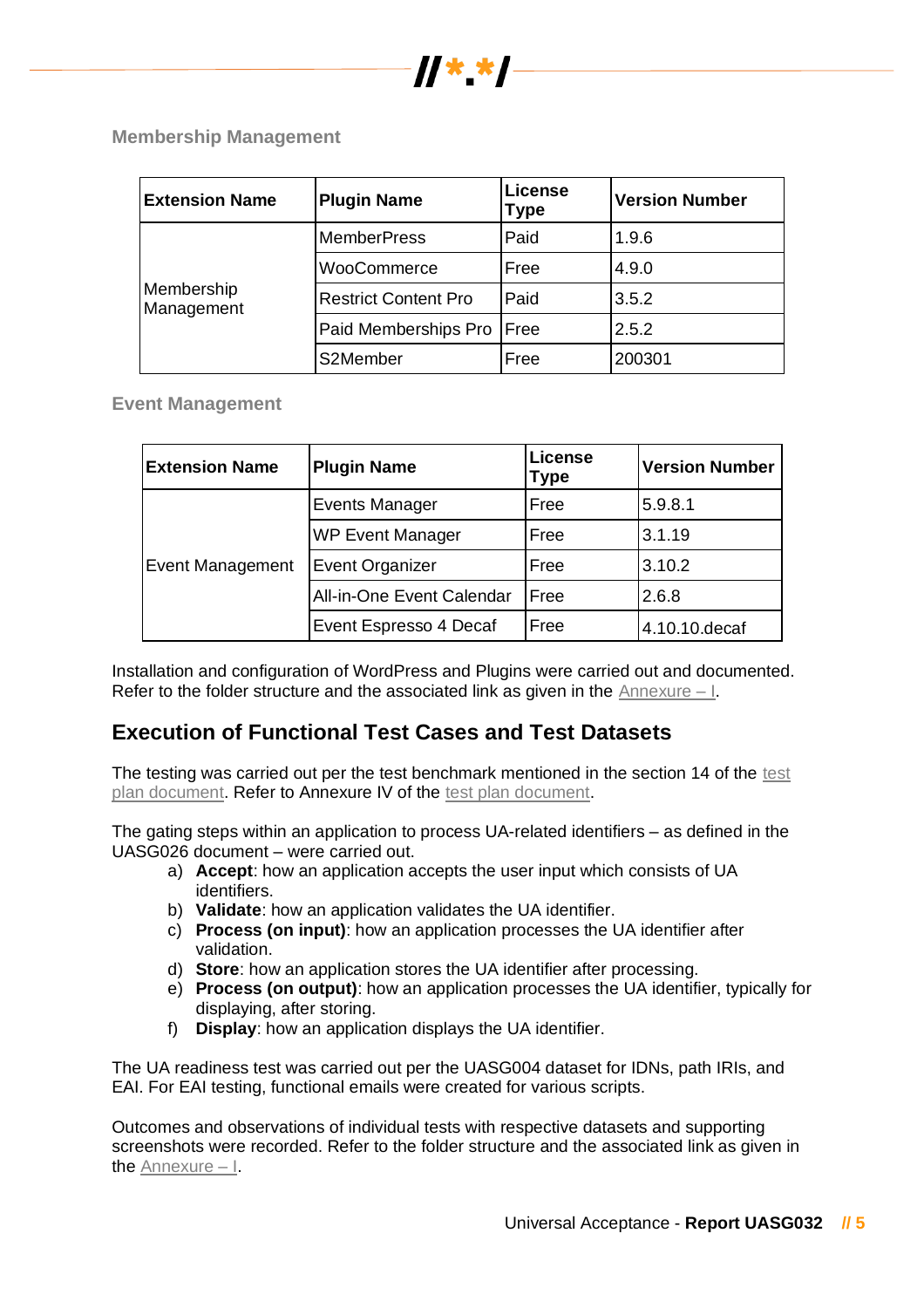

## **UA Readiness**

|             | $A - Level$            | End-to-end and all tests passed.                          |
|-------------|------------------------|-----------------------------------------------------------|
| $B - Level$ |                        | End-to-end is passed, but one or more test failed.        |
|             | C1 - Level             | End-to-end failed, but all the tests except final DISPLAY |
|             |                        | test passed.                                              |
| N           | C <sub>2</sub> - Level | End-to-end failed, but ACCEPT, VALIDATE tests passed.     |
|             | C <sub>3</sub> - Level | End-to-end failed, but ACCEPT test passed.                |
|             | $D - Level$            | Nothing passed.                                           |

The below chart lists the legend used to visualize the test results:

Following aspects were considered while deciding on the levels of UA readiness.

Till Level C, some tests are passed, means Application shows some level of IDN/EAI awareness. The gradation within level C is done with this thought:

- C1 Overall Application shows IDN/EAI awareness, only failed due to surface level display issues
- C2 Frontend shows systematic awareness, but deeper architecture needs reforms
- C3 Frontend shows awareness, but could be due to lack of overall validation, and deeper architecture needs reforms
- "Y" denotes that the UA readiness level is either Level A or B.
- "N" denotes that the end-to-end UA readiness has failed and it falls under one of the levels: C1, C2, C3.

#### **UA Readiness of Domain Names**

The following table shows the overall state of UA readiness based on the testing and levels as defined in the test plan document.

| <b>Extension</b>    | <b>Plugin Name</b>               | <b>IDN</b><br><b>UA Readiness</b> |
|---------------------|----------------------------------|-----------------------------------|
| <b>CMS</b>          | <b>WordPress Instance</b>        | <b>B-Level</b>                    |
|                     | MailChimp                        | C-Level                           |
| <b>Extension 1</b>  | Mailster                         | C-Level                           |
| <b>Subscription</b> | OptinMonster                     | <b>B-Level</b>                    |
| <b>Management</b>   | <b>Newsletter</b>                | <b>B-Level</b>                    |
|                     | Sumo List Builder                | C-Level                           |
|                     | <b>MemberPress</b>               | <b>B-Level</b>                    |
| <b>Extension 2</b>  | WooCommerce                      | <b>B-Level</b>                    |
| <b>Membership</b>   | <b>Restrict Content Pro</b>      | <b>B-Level</b>                    |
| <b>Management</b>   | Paid Memberships Pro             | <b>B-Level</b>                    |
|                     | S2Member                         | C-Level                           |
|                     | Events Manager                   | <b>B-Level</b>                    |
| <b>Extension 3</b>  | <b>WP Event Manager</b>          | C-Level                           |
| <b>Event</b>        | <b>Event Organiser</b>           | <b>B-Level</b>                    |
| <b>Management</b>   | All - in - One<br>Event Calendar | <b>B-Level</b>                    |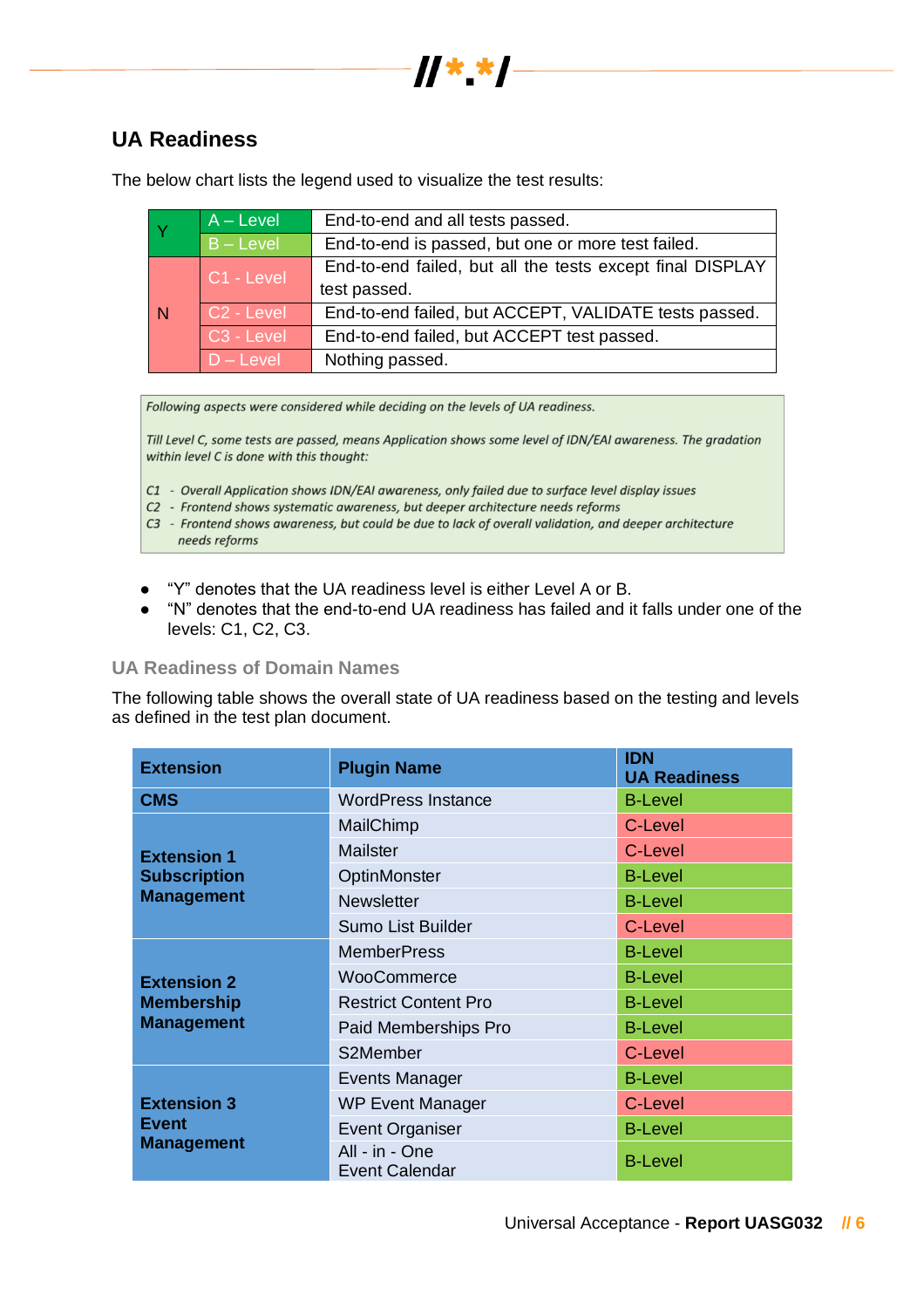

Event Espresso 4 Decaf B-Level

\*The lowest score observed out of the IDN dataset is taken as the overall UA readiness level for the individual plugin as shown in the table above.

#### **UA Readiness of Path IRIs**

| <b>Extension</b>    | <b>Plugin Name</b>                      | <b>Path IRI</b><br><b>UA Readiness</b> |
|---------------------|-----------------------------------------|----------------------------------------|
| <b>CMS</b>          | <b>WordPress Instance</b>               | A-Level                                |
|                     | MailChimp                               | <b>B-Level</b>                         |
| <b>Extension 1</b>  | Mailster                                | C-Level                                |
| <b>Subscription</b> | OptinMonster                            | <b>B-Level</b>                         |
| <b>Management</b>   | <b>Newsletter</b>                       | A-Level                                |
|                     | <b>Sumo List Builder</b>                | C-Level                                |
|                     | <b>MemberPress</b>                      | A-Level                                |
| <b>Extension 2</b>  | WooCommerce                             | A-Level                                |
| <b>Membership</b>   | <b>Restrict Content Pro</b>             | A-Level                                |
| <b>Management</b>   | Paid Memberships Pro                    | A-Level                                |
|                     | S2Member                                | C-Level                                |
|                     | <b>Events Manager</b>                   | A-Level                                |
| <b>Extension 3</b>  | <b>WP Event Manager</b>                 | C-Level                                |
| <b>Event</b>        | <b>Event Organiser</b>                  | A-Level                                |
| <b>Management</b>   | All - in - One<br><b>Event Calendar</b> | A-Level                                |
|                     | Event Espresso 4 Decaf                  | A-Level                                |

\*The lowest score observed out of each PATH IRI is taken as the overall UA readiness level for the individual plugin as shown in the table above.

#### **UA Readiness Level of Email**

| <b>Extension</b>    | <b>Plugin Name</b>          | <b>EAI</b><br><b>UA Readiness</b> |
|---------------------|-----------------------------|-----------------------------------|
| <b>CMS</b>          | <b>WordPress Instance</b>   | C-Level                           |
|                     | MailChimp                   | C-Level                           |
| <b>Extension 1</b>  | Mailster                    | C-Level                           |
| <b>Subscription</b> | OptinMonster                | C-Level                           |
| <b>Management</b>   | <b>Newsletter</b>           | C-Level                           |
|                     | Sumo List Builder           | C-Level                           |
|                     | <b>MemberPress</b>          | C-Level                           |
| <b>Extension 2</b>  | WooCommerce                 | C-Level                           |
| <b>Membership</b>   | <b>Restrict Content Pro</b> | C-Level                           |
| <b>Management</b>   | Paid Memberships Pro        | C-Level                           |
|                     | S2Member                    | C-Level                           |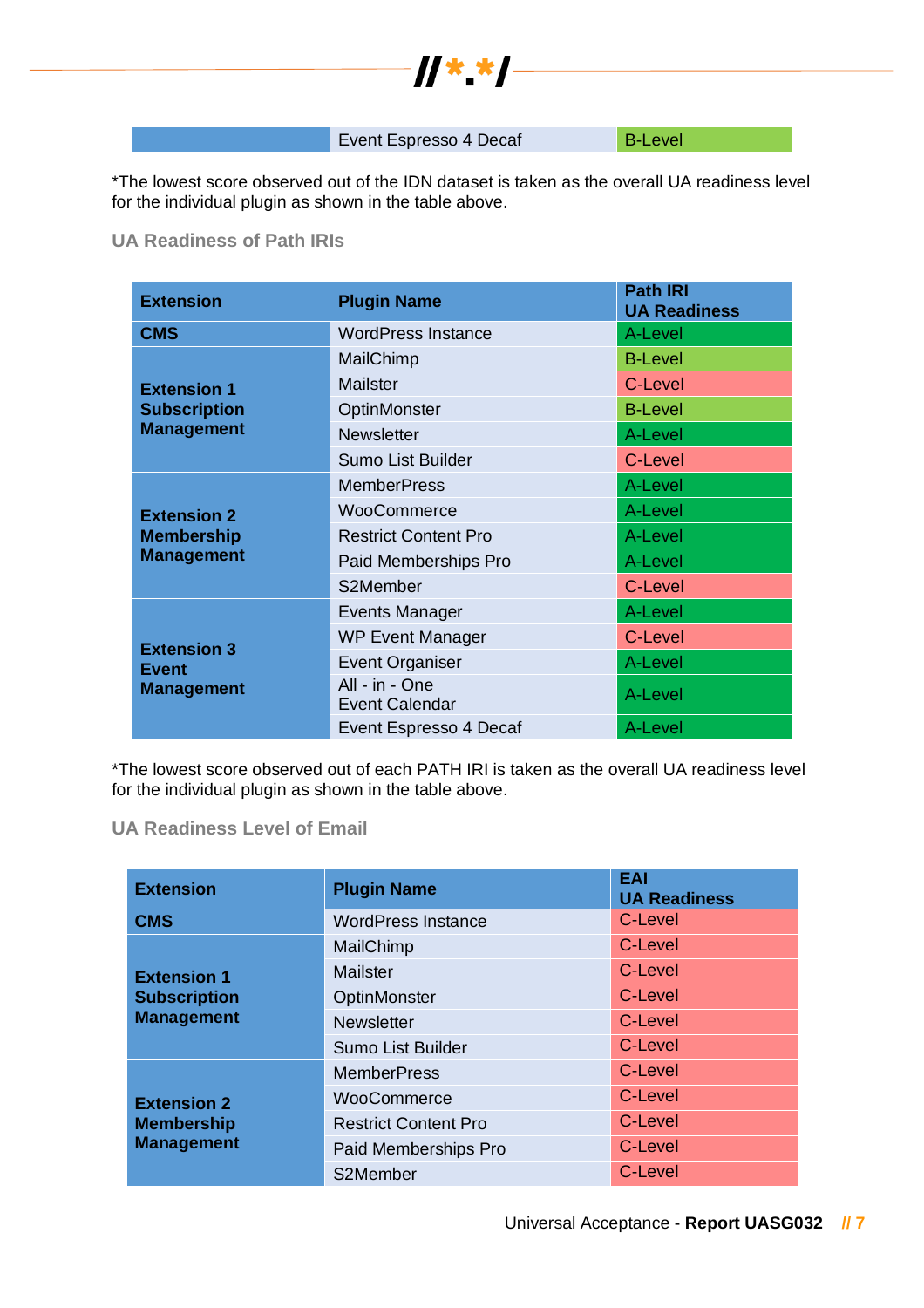

| <b>Extension 3</b><br><b>Event</b> | <b>Events Manager</b>                   | C-Level |
|------------------------------------|-----------------------------------------|---------|
|                                    | <b>WP Event Manager</b>                 | C-Level |
|                                    | <b>Event Organiser</b>                  | C-Level |
| <b>Management</b>                  | All - in - One<br><b>Event Calendar</b> | C-Level |
|                                    | Event Espresso 4 Decaf                  | C-Level |

\*The lowest score observed out of the email dataset is taken as the overall UA readiness level for the individual plugin as shown in the table above.

## **EAI Readiness – Various Categories**

Functional emails used for testing:

- 1. Category 1: ascii@ascii.ascii
- 2. Category 2: ascii@idn.idn
- 3. Category 3: unicode@idn.idn
- 4. Category 4: unicode@RTL.RTL
- 5. Category 5: ascii@RTL.RTL
- 6. Category 6: ascii@punycode.punycode

The following table shows the UA readiness levels for various categories of email.

| <b>Extension</b>                                        | <b>Plugin Name</b>                      | <b>Categories</b>     |                                     |                          |                                 |                        |                                      |
|---------------------------------------------------------|-----------------------------------------|-----------------------|-------------------------------------|--------------------------|---------------------------------|------------------------|--------------------------------------|
|                                                         |                                         | ascii@ascii.<br>ascii | ascii@idn<br>.idn<br>$\overline{2}$ | unicode@idn<br>.idn<br>3 | unicode@RTL.<br><b>RTL</b><br>4 | ascii@RTL<br>.RTL<br>5 | ascii@puny<br>code.punyc<br>ode<br>6 |
| <b>CMS</b>                                              | <b>WordPress Instance</b>               | A-Level               | A-Level                             | C-Level                  | C-Level                         | A-Level                | A-Level                              |
|                                                         | MailChimp                               | <b>B-Level</b>        | C-Level                             | C-Level                  | C-Level                         | C-Level                | C-Level                              |
| <b>Extension 1</b>                                      | Mailster                                | A-Level               | A-Level                             | C-Level                  | C-Level                         | A-Level                | A-Level                              |
| <b>Subscription</b>                                     | OptinMonster                            | <b>B-Level</b>        | C-Level                             | C-Level                  | C-Level                         | C-Level                | C-Level                              |
| <b>Management</b>                                       | Newsletter                              | A-Level               | A-Level                             | C-Level                  | C-Level                         | A-Level                | A-Level                              |
|                                                         | Sumo List Builder                       | <b>B-Level</b>        | C-Level                             | C-Level                  | C-Level                         | C-Level                | <b>B-Level</b>                       |
|                                                         | <b>MemberPress</b>                      | A-Level               | A-Level                             | C-Level                  | C-Level                         | A-Level                | A-Level                              |
| <b>Extension 2</b>                                      | WooCommerce                             | A-Level               | A-Level                             | C-Level                  | C-Level                         | A-Level                | A-Level                              |
| <b>Membership</b>                                       | <b>Restrict Content Pro</b>             | A-Level               | C-Level                             | C-Level                  | C-Level                         | C-Level                | A-Level                              |
| <b>Management</b>                                       | Paid Memberships Pro                    | A-Level               | A-Level                             | C-Level                  | C-Level                         | A-Level                | A-Level                              |
|                                                         | S2Member                                | A-Level               | A-Level                             | C-Level                  | C-Level                         | A-Level                | A-Level                              |
|                                                         | <b>Events Manager</b>                   | A-Level               | C-Level                             | C-Level                  | C-Level                         | C-Level                | A-Level                              |
|                                                         | <b>WP Event Manager</b>                 | A-Level               | C-Level                             | C-Level                  | C-Level                         | C-Level                | A-Level                              |
| <b>Extension 3</b><br><b>Event</b><br><b>Management</b> | <b>Event Organiser</b>                  | A-Level               | A-Level                             | C-Level                  | C-Level                         | A-Level                | A-Level                              |
|                                                         | All - in - One<br><b>Event Calendar</b> | A-Level               | A-Level                             | C-Level                  | C-Level                         | A-Level                | A-Level                              |
|                                                         | Event Espresso 4 Decaf                  | A-Level               | C-Level                             | C-Level                  | C-Level                         | C-Level                | A-Level                              |

- In category 2, [ascii@idn.idn](mailto:ascii@idn.idn) and category 5 [ascii@RTL.RTL,](mailto:ascii@RTL.RTL) although end-to-end testing passed, the A-label is stored instead of U-label in the database.
- For <input> element with "type" as "email" Unicode is not permitted in the mailbox/local part of email.
- For <input> element with "type" as "text" IDN validation rules are not applied.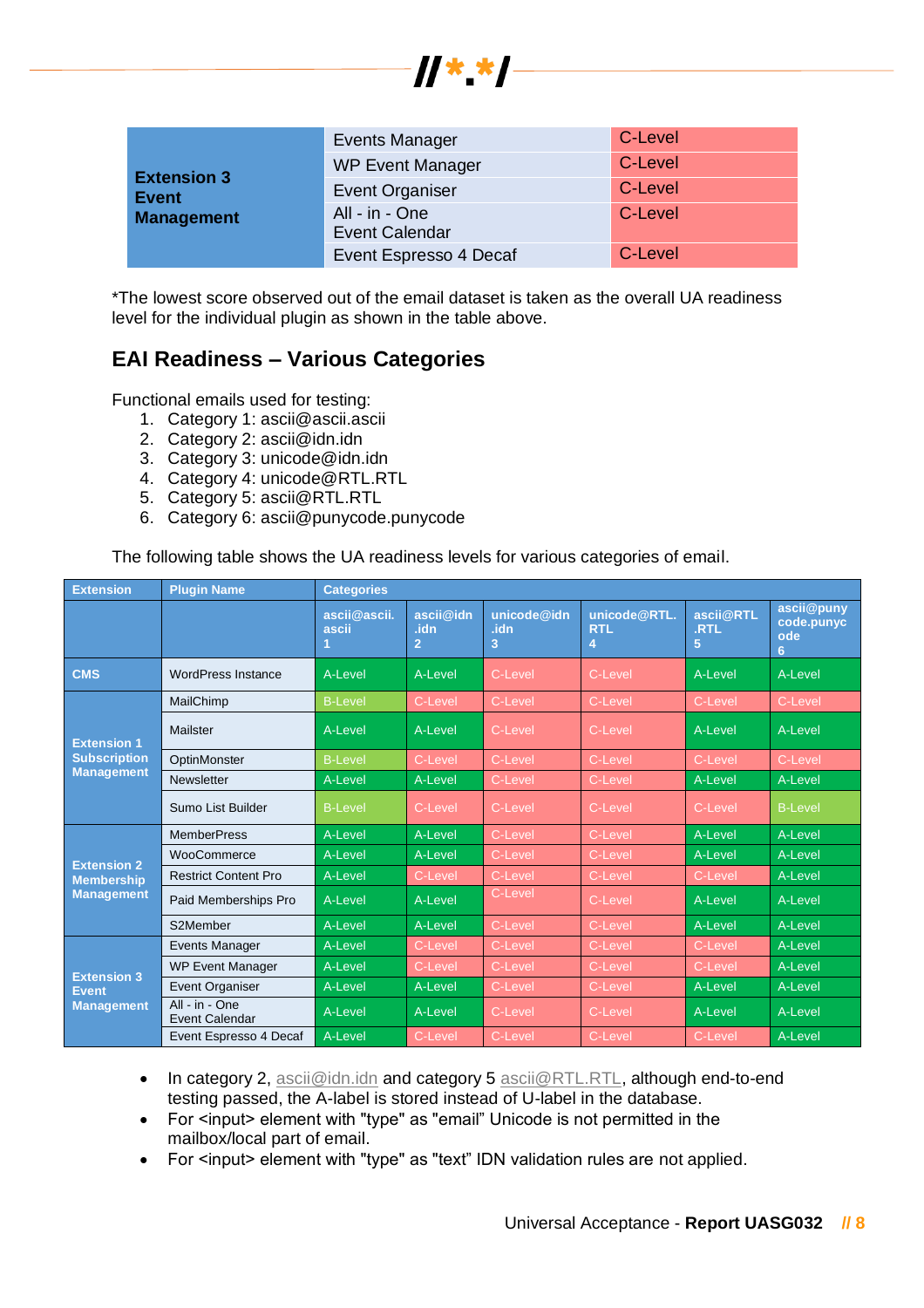

Refer to the summary report of WordPress and plugins in the folder structure and associated link provided in Annexure – I.

## **Field Identifiers Used in Various Plugins**

The following chart indicates the different types of HTML <input> elements such as URL, email, and text used by various plugins to accept the URL and email.

| <b>Extension</b>                  | <b>Plugin Name</b>                      | <b>IDN Field</b><br><b>Type</b> | <b>IRI Field</b><br><b>Type</b> | <b>Email Field</b><br><b>Type</b> |
|-----------------------------------|-----------------------------------------|---------------------------------|---------------------------------|-----------------------------------|
| <b>CMS</b>                        | <b>WordPress Instance</b>               | <b>URL</b>                      | <b>URL</b>                      | Email                             |
|                                   | MailChimp                               | <b>URL</b>                      | <b>URL</b>                      | Email                             |
| <b>Extension 1</b>                | Mailster                                | <b>Text</b>                     | <b>Text</b>                     | Email                             |
| <b>Subscription</b>               | OptinMonster                            | Text                            | <b>Text</b>                     | Email                             |
| <b>Management</b>                 | <b>Newsletter</b>                       | <b>Text</b>                     | <b>Text</b>                     | Email                             |
|                                   | Sumo List Builder                       | Text                            | <b>Text</b>                     | Text                              |
|                                   | <b>MemberPress</b>                      | <b>URL</b>                      | <b>URL</b>                      | Email                             |
| <b>Extension 2</b>                | <b>WooCommerce</b>                      | <b>URL</b>                      | <b>URL</b>                      | Email                             |
| <b>Membership</b>                 | <b>Restrict Content Pro</b>             | <b>URL</b>                      | <b>URL</b>                      | <b>Text</b>                       |
| <b>Management</b>                 | <b>Paid Memberships</b><br>Pro          | <b>URL</b>                      | <b>URL</b>                      | Email                             |
|                                   | S2Member                                | <b>Text</b>                     | <b>Text</b>                     | Email                             |
|                                   | <b>Events Manager</b>                   | <b>Text</b>                     | <b>Text</b>                     | <b>Text</b>                       |
|                                   | <b>WP Event Manager</b>                 | <b>Text</b>                     | <b>Text</b>                     | <b>Text</b>                       |
| <b>Extension 3</b>                | <b>Event Organiser</b>                  | <b>Text</b>                     | <b>Text</b>                     | Email                             |
| <b>Event</b><br><b>Management</b> | All - in - One<br><b>Event Calendar</b> | <b>Text</b>                     | <b>Text</b>                     | Email                             |
|                                   | Event Espresso 4<br>Decaf               | <b>Text</b>                     | <b>Text</b>                     | <b>Text</b>                       |

\*For plugins that did not provide an explicit field for URL entry (the <input> element) type URL was used in the user registration form for testing.

## **Storage Location Used by Plugin**

The following chart indicates the "storage location" for WordPress and plugins. It is observed that three plugins, namely MailChimp, OptinMonster, and Sumo List Builder store data on their own server database. For these plugins, users have no access to the database for checking the storage test.

| <b>Extension</b>    | <b>Plugin Name</b>        | <b>Storage location</b>         |  |
|---------------------|---------------------------|---------------------------------|--|
| <b>CMS</b>          | <b>WordPress Instance</b> | <b>WordPress Local Database</b> |  |
|                     | MailChimp                 | <b>Plugin Server Database</b>   |  |
| <b>Extension 1</b>  | <b>Mailster</b>           | <b>WordPress Local Database</b> |  |
| <b>Subscription</b> | OptinMonster              | <b>Plugin Server Database</b>   |  |
| <b>Management</b>   | <b>Newsletter</b>         | <b>WordPress Local Database</b> |  |
|                     | Sumo List Builder         | <b>Plugin Server Database</b>   |  |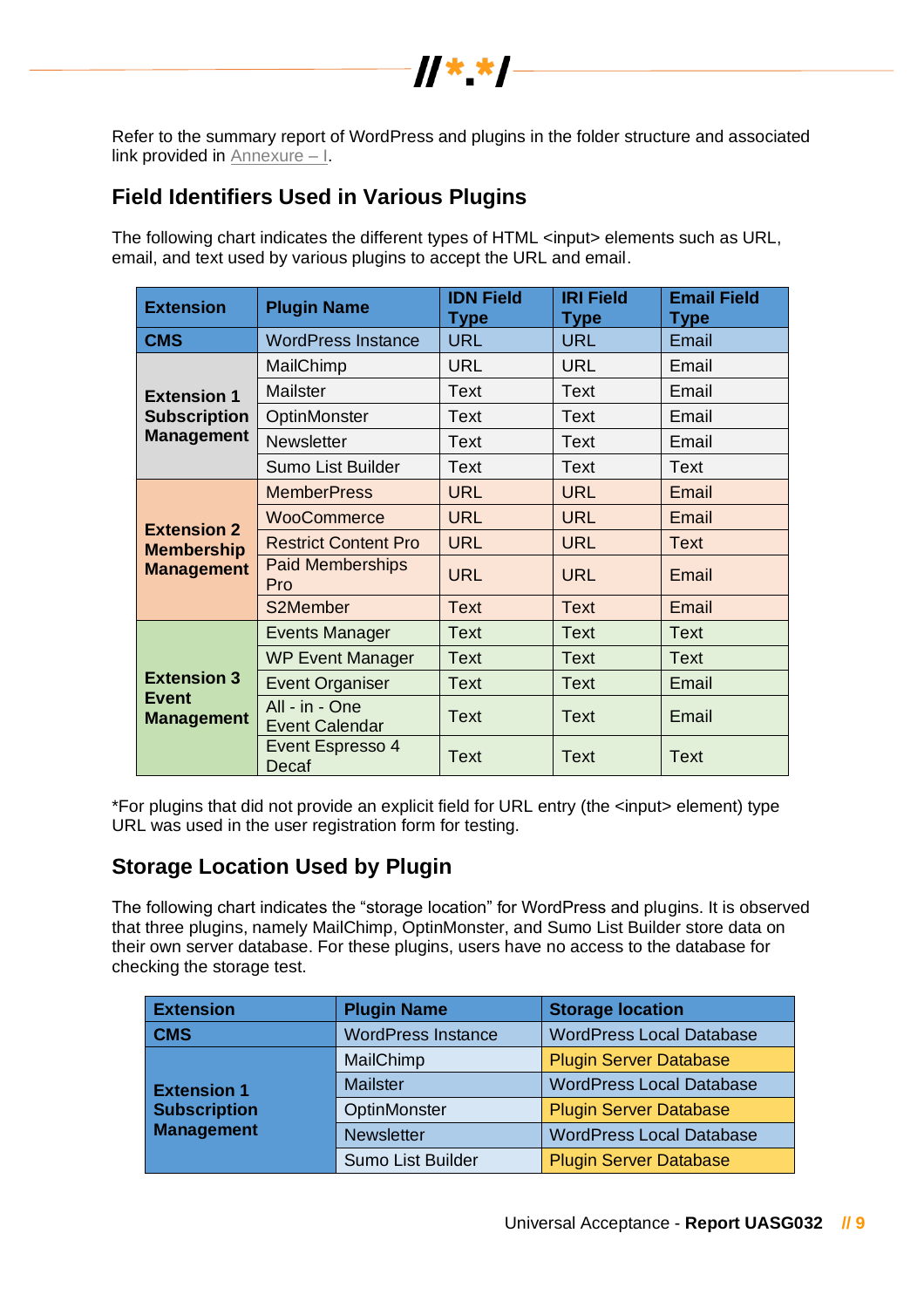|                    | <b>MemberPress</b>                      | <b>WordPress Local Database</b> |  |
|--------------------|-----------------------------------------|---------------------------------|--|
| <b>Extension 2</b> | WooCommerce                             | <b>WordPress Local Database</b> |  |
| <b>Membership</b>  | <b>Restrict Content Pro</b>             | <b>WordPress Local Database</b> |  |
| Management         | Paid Memberships Pro                    | <b>WordPress Local Database</b> |  |
|                    | S2Member                                | <b>WordPress Local Database</b> |  |
|                    | <b>Events Manager</b>                   | <b>WordPress Local Database</b> |  |
| <b>Extension 3</b> | <b>WP Event Manager</b>                 | <b>WordPress Local Database</b> |  |
| Event              | <b>Event Organiser</b>                  | <b>WordPress Local Database</b> |  |
| Management         | All - in - One<br><b>Event Calendar</b> | <b>WordPress Local Database</b> |  |
|                    | Event Espresso 4 Decaf                  | <b>WordPress Local Database</b> |  |

 $H^*$  \*  $\blacksquare$ 

## **Observations**

**Extension 1 – Subscription Management**

- MailChimp uses <input> element with "type" as "URL". However, the URL needed to be preceded with "http://" in order to resolve properly, otherwise, the URL gets appended to the base URL and does not resolve.
- Mailster, OptinMonster, Newsletter, and Sumo List Builder use <input> element with "type" as "text". In this case, URL embedding in the newsletter/campaign content was achieved through HTML anchor tag with "href" as attribute using plugin/ WordPress' built-in editor.
- MailChimp plugin adds certain characters after the URL for ascii.ascii, ascii.new, ascii.long, ascii.punycode, punycode.ascii, and punycode.punycode, as shown below.

← → C A Not secure ua-test.link/?mc\_cid=f7ec8d767d&mc\_eid=UNIQID

- IDN validation rules are not being applied.
- IDNs and path IRIs embedded in the content of newsletters using Mailster, do not resolve when the subscriber clicks on the IDNs / path IRIs, although the URLs/path IRIs are displayed as U-label. It was observed that when the U-label is present in the URL, the URL does not get displayed and resolved properly in the browser.

#### **Extension 2 – Membership Management**

- S2Member uses <input> element with "type" as "text" for URL/path IRIs. However, the URL needed to be preceded with "http://" in order to resolve properly or else the URL would get appended to the base URL and did not resolve.
- MemberPress, WooCommerce, Restrict Content Pro, and Paid Memberships Pro uses <input> element with "type" as "URL". The plugins automatically include "http://" in the inputted URL.
- The URL/path IRI retrieved from database doesn't get linkified in the <input> element with "type" as "text". However, for testing purposes, the retrieved URL/path IRI is copied and pasted in the browser address bar.

#### **Extension 3 – Event Management**

• All plugins use <input> element with "type" as "text". The plugins automatically include "http://" in the inputted URL.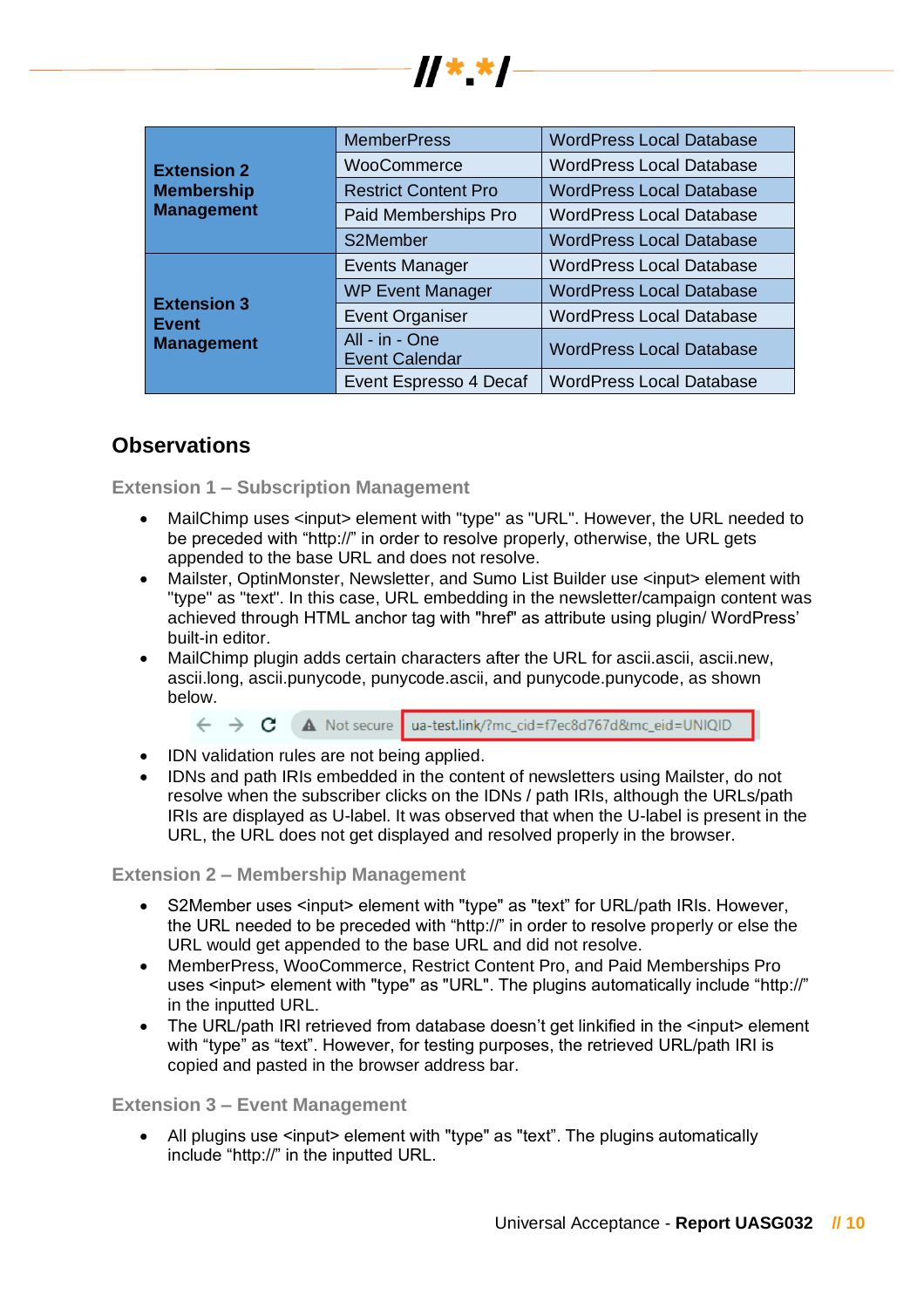• In case of WP Event Manager Plugin, <input> element type 'text' fails to accept Ulabel/Unicode; however, it accepts ASCII and A-label/Punycode.

 $\frac{1}{2}$   $\frac{1}{2}$   $\frac{1}{2}$   $\frac{1}{2}$   $\frac{1}{2}$   $\frac{1}{2}$ 

#### **General Observations**

- The dataset using Punycode/A-label does not display in U-label within the plugin/WordPress. However, it gets resolved by the browser and displays U-label which is why the plugins are classified as B-level.
- IDN validation rules are not being applied.
- When the Chinese URL is used with Open dot it is accepted, stored, and displayed as is, but the browser converts to ASCII dot and resolves the URL.
- Normalization is not applied while processing and storing in the database.
- While using the ascii@punycode.punycode email, the plugins viz. Event management (Event Organiser and All in one event calendar) and Membership management (Woo commerce, Paid membership pro, and S2 Member) gives a message that the email already exists. Hence, new IDN equivalent Punycode emails were created for testing.
- The UASG004 data set consisted of only positive (valid) data cases so IDN support was seen on those datasets. This is mostly attributed to underlying Unicode support and built-in support at the browser level for the U-label to A-label (and vice versa) conversion. For the UA readiness explicit validation rules for IDN – path IRI and email – seem to be missing.

### **Recommendations**

- The current version of UASG004 document needs to accommodate the negative test data so as to confirm the user input validation of internationalized identifiers.
	- $\circ$  Test data that has label (> 63 octets, A-label if IDN) or full domain (> 255 octets, A-label if IDN).
	- o Non-permitted characters.
	- o Hyphen at beginning and /or at the end of label.
	- o Mixing of scripts.
	- o Confusingly similar characters.
- Recommendation for W3C to make HTML tags namely for URL and email to support the input validation of internationalized identifiers since HTML email tag doesn't support UTF8 characters in the "mailbox name", "account name", "username", "UTF-8 part", or "local-part".
- It is recommended that user input be stored in a way so that it can be used for search and comparison.
- Recommendation to have Test Suite/Validator for valid internationalized identifiers.

## **Organization of Test Documents**

All test documents along with screen shots are made available through Google Drive link: <https://drive.google.com/drive/folders/11ABBHzL3wr7fNOoXe1GeTydr7WYJVdFv>

All of the documents can be downloaded by visiting the above link in one go. The documents are organized into four folders: WordPress, Subscription Management, Membership Management, and Event Management.

Each extension folder has sub-folders for each plugin. Each plugin has IDN, path IRIs, email sub-folders, and an overall summary sheet. It also includes an Excel file of test data execution and screen-shot folders.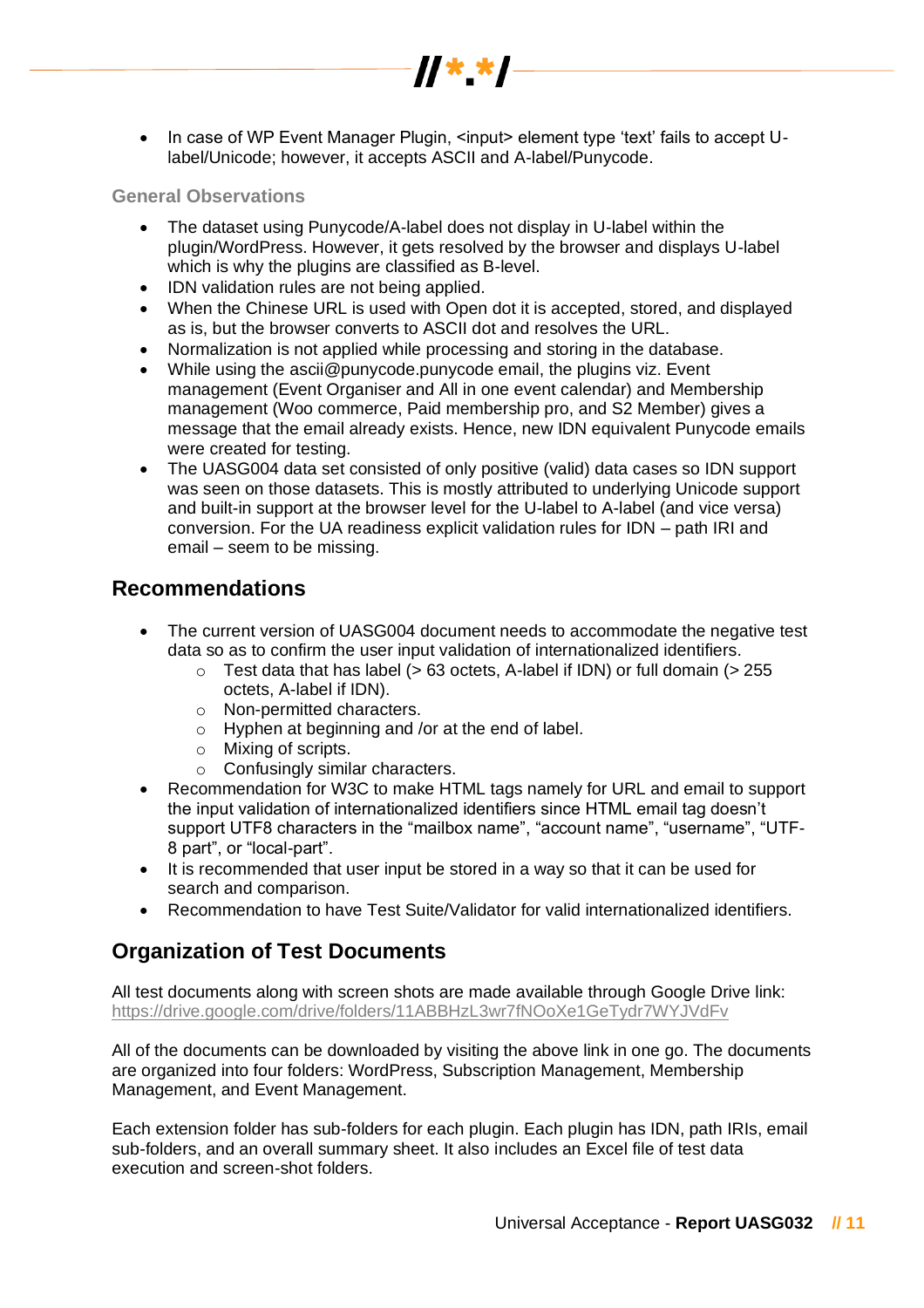

For reference, below is the hierarchy structure of the Event Management. The highlighted text indicates the folder/sub-folder name. A similar structure is used for other extensions and WordPress.

Annexure – I provides a snapshot of individual documents and their links to Google Drive.

## 1. Event Management

- 1.1. 1 Events Manager
	- 1.1.1. 3-1-Installing and Configuring Events Manager.docx
	- 1.1.2. Contact for EAI and IDNs Support Events Manager.pdf
	- 1.1.3. Domain Name Testing
		- 1.1.3.1. Domain Name Testing Events Manager.xlsx
		- 1.1.3.2. Screenshots
	- 1.1.4. EAI Testing
		- 1.1.4.1. EAI Testing Events Manager IDN Test Cases.xlsx
		- 1.1.4.2. Screenshots
			- 1.1.4.2.1. Configuration Screenshots<br>1.1.4.2.2. Testing Screenshots
				- **Testing Screenshots**
	- 1.1.5. Path IRI Testing
		- 1.1.5.1. Path IRI Testing Events Manager.xlsx
	- 1.1.5.2. Screenshots
	- 1.1.6. Test Summary Events Manager.xlsx
- 1.2. 2 WP Event Manager
	- 1.2.1. 3-2-Installing and Configuring WP Event Manager.docx
	- 1.2.2. Contact for EAI Support WP Event Manager.pdf
	- 1.2.3. Domain Name Testing
		- 1.2.3.1. Domain Name Testing WP Event Manager.xlsx
		- 1.2.3.2. Screenshots
	- 1.2.4. EAI Testing
		- 1.2.4.1. EAI Testing -WP Event Manager IDN Test Cases.xlsx
		- 1.2.4.2. Screenshots
			- 1.2.4.2.1. Configuration Screenshots<br>1.2.4.2.2. Testing Screenshots
				- **Testing Screenshots**
	- 1.2.5. Path IRI Testing
		- 1.2.5.1. Path IRI Testing WP Event Manager.xlsx
		- 1.2.5.2. Screenshots
	- 1.2.6. Test Summary WP Event Manager.xlsx
- 1.3. 3 Event Organiser
	- 1.3.1. 3-3-Installing and Configuring Event Organiser.docx
	- 1.3.2. Contact for EAI and IDN Support Event Organiser.pdf
	- 1.3.3. Domain Name Testing
		- 1.3.3.1. Domain Name Testing Event Organiser.xlsx
		- 1.3.3.2. Screenshots
	- 1.3.4. EAI Testing
		- 1.3.4.1. EAI Testing Event Organiser IDN Test Cases.xlsx
		- 1.3.4.2. Screenshots
			- 1.3.4.2.1. Configuration Screenshots
			- 1.3.4.2.2. Testing Screenshots
	- 1.3.5. Path IRI Testing
		- 1.3.5.1. Path IRI Testing Event Organiser.xlsx
		- 1.3.5.2. Screenshots
	- 1.3.6. Test Summary Event Organiser.xlsx
- 1.4. 4 All in One Event Calendar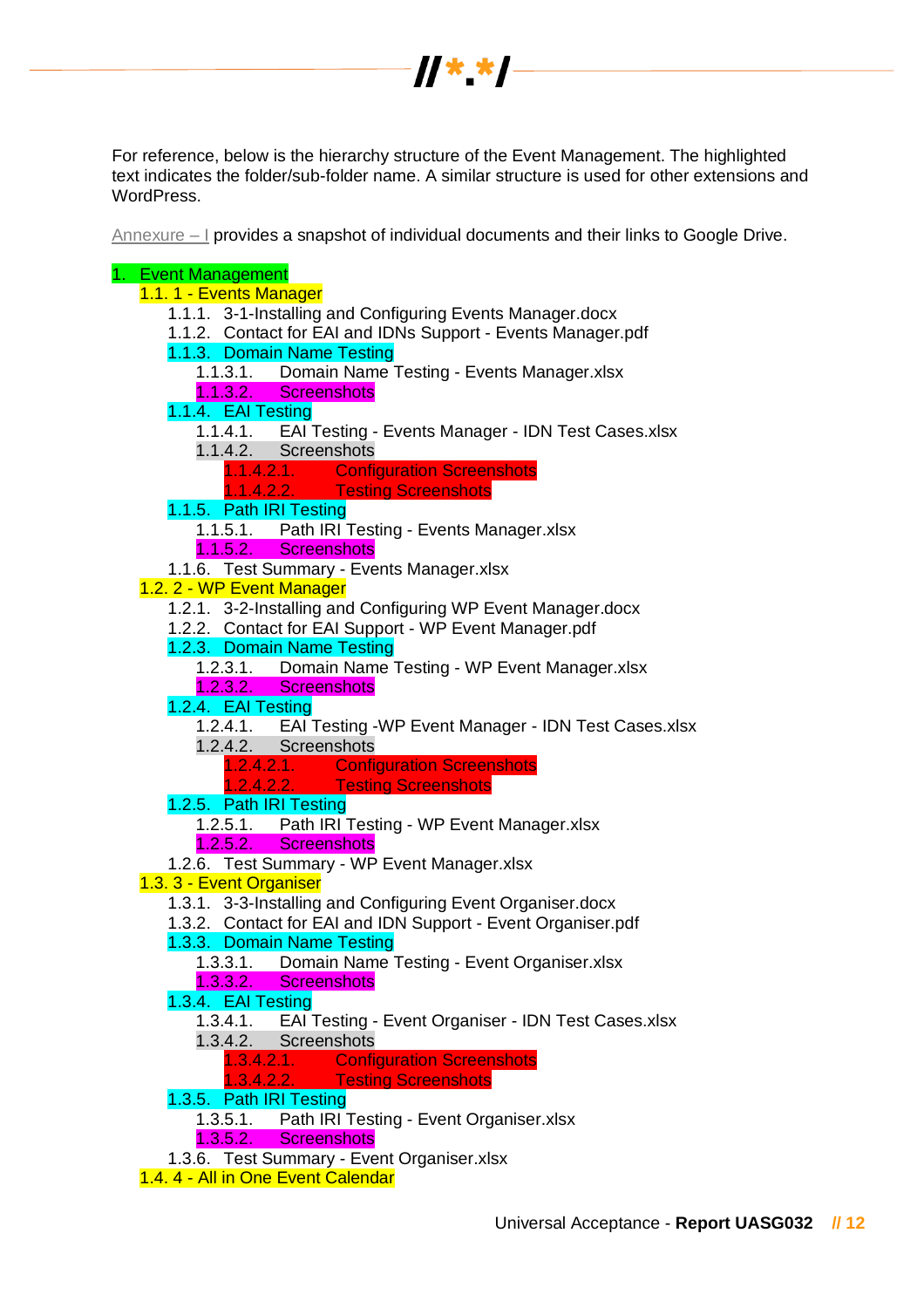

| 1.4.1. 3-4-Installing and Configuring All in One Event Calendar.docx<br>1.4.2. Domain Name Testing |
|----------------------------------------------------------------------------------------------------|
| 1.4.2.1. Domain Name Testing - All in One Event Calendar.xlsx                                      |
| 1.4.2.2. Screenshots                                                                               |
| 1.4.3. EAI Testing                                                                                 |
| 1.4.3.1. EAI Testing - All in One Event Calendar - IDN Test Cases.xlsx                             |
| 1.4.3.2. Screenshots                                                                               |
| 1.4.3.2.1. Configuration Screenshots                                                               |
| 1.4.3.2.2. Testing Screenshots                                                                     |
| 1.4.4. Email for EAI and IDN Support - All in One Event Calendar.pdf                               |
| 1.4.5. Path IRI Testing                                                                            |
| 1.4.5.1. Path IRI Testing - All in One Event Calendar.xlsx                                         |
| 1.4.5.2. Screenshots                                                                               |
| 1.4.6. Test Summary - All in One Event Calendar.xlsx                                               |
| 1.5. 5 - Event Espresso 4 Decaf                                                                    |
| 1.5.1. 3-5-Installing and Configuring Event Espresso 4 Decaf.docx                                  |
| 1.5.2. Contact for EAI and IDN Support - Event Espresso 4 Decaf.pdf                                |
| 1.5.3. Domain Name Testing                                                                         |
| 1.5.3.1. Domain Name Testing - Event Espresso 4 Decaf.xlsx<br>1.5.3.2. Screenshots                 |
| 1.5.4. EAI Testing                                                                                 |
| 1.5.4.1. EAI Testing - Event Espresso 4 Decaf - IDN Test Cases.xlsx                                |
| 1.5.4.2. Screenshots                                                                               |
| 1.5.4.2.1. Configuration Screenshots                                                               |
|                                                                                                    |
|                                                                                                    |
| 1.5.4.2.2. Testing Screenshots                                                                     |
| 1.5.5. Path IRI Testing                                                                            |
| 1.5.5.1. Path IRI Testing - Event Espresso 4 Decaf.xlsx<br>1.5.5.2. Screenshots                    |
| 1.5.6. Test Summary - Event Espresso 4 Decaf_xlsx                                                  |

Similar folder structure for the following: Membership Management Subscription Management WordPress 5.6.1

#### **Note:**

- Screen shots are not available for certain non-applicable type of gate tests in various plugins.
- We have sent emails to the plugin providers regarding IDN and EAI support. The responses from the plugin vendors are provided in a .pdf file in each respective plugin folder.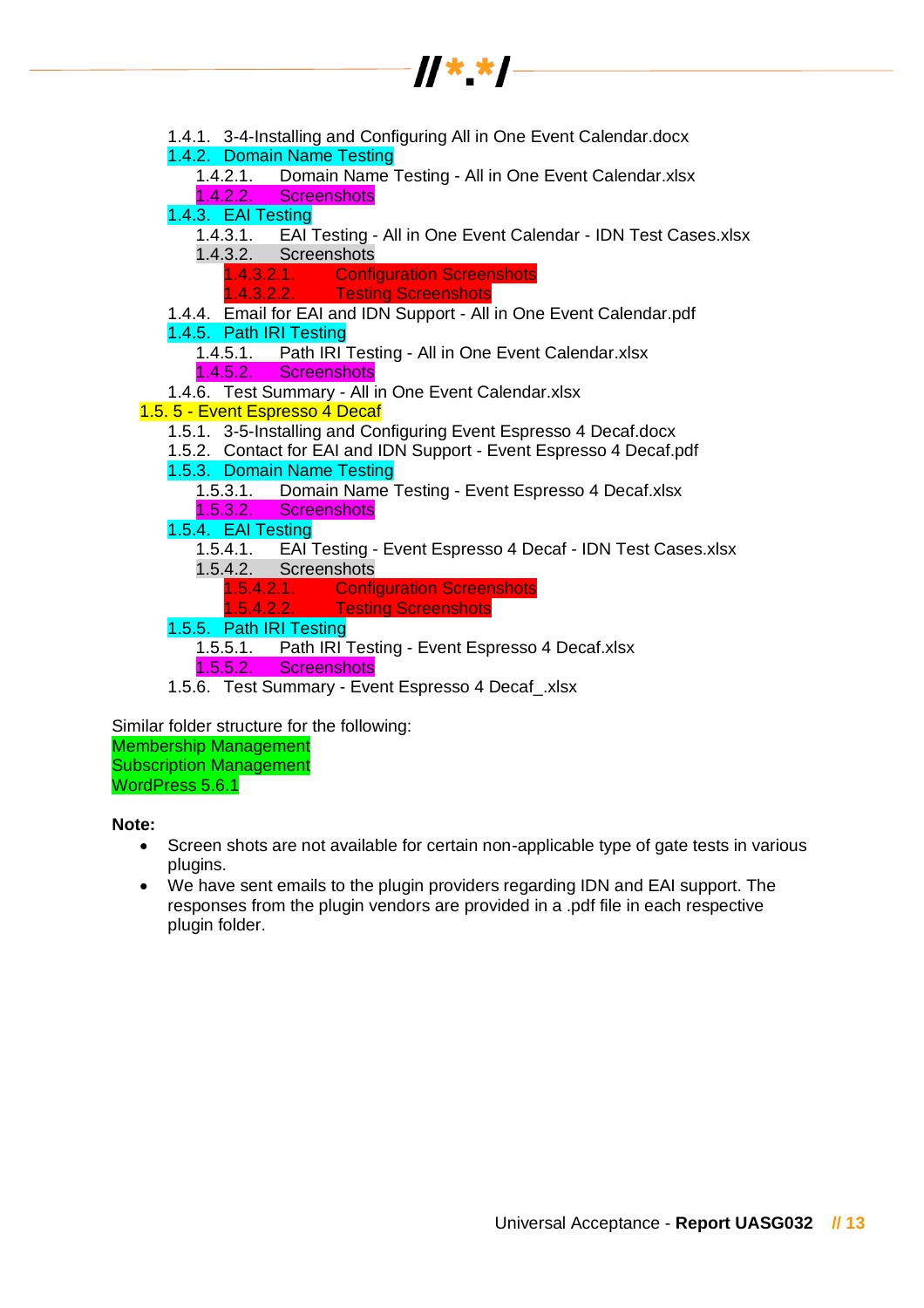

## **Test Datasets**

| $\mathbf S$<br>N | Category              | <b>Dataset</b><br>(II)                           | <b>Equivalent Punycode</b><br>(IV)                       |
|------------------|-----------------------|--------------------------------------------------|----------------------------------------------------------|
|                  | ascii.ascii           | https://www.icann.org/                           |                                                          |
| $\overline{2}$   | ascii.new             | http://ua-test.link/                             |                                                          |
| 3                | ascii.long            | http://ua-test.technology/                       |                                                          |
| $\overline{4}$   | idn.ascii             | 普遍接受-测试.top                                      | xn----f38am99bqvcd5liy1cxsg.top                          |
| 5                | ascii.idn             | ua-test.世界                                       | ua-test.xn--rhqv96g                                      |
| 6                | idn.idn               | 普遍接受-测试.世界                                       | xn----f38am99bqvcd5liy1cxsg.xn--<br>rhqv96g              |
| $\overline{7}$   | idn-open dot-idn      | 普遍接受-测试. 世界                                      | xn----f38am99bqvcd5liy1cxsg.xn--<br>rhqv96g              |
| 8                | ascii.punycode        | ua-test.xn--rhqv96g                              |                                                          |
| $\overline{9}$   | punycode.ascii        | $xn---$                                          |                                                          |
|                  |                       | f38am99bqvcd5liy1cxsg.top                        |                                                          |
| 10               | punycode.punyco<br>de | $xn---$<br>f38am99bqvcd5liy1cxsg.xn--<br>rhqv96g |                                                          |
| 11               | ascii.RTL             |                                                  |                                                          |
| 12               | RTL.ascii             | /top.اختبار-القبو لالعالمي                       | $xn---$<br>ymcabaacdn3byb2g4e1acbcs4c7b<br>.top          |
| 13               | RTL.RTL               | اختبار -القبو لالعالمي شبكة                      | $xn---$<br>ymcabaacdn3byb2g4e1acbcs4c7b<br>.xn--ngbc5azd |

**Domain Names Dataset (as per UASG004, 2017)**

## **Path IRIs Dataset (UASG004, 2017)**

| $\mathbf{s}$   | Category            | <b>Dataset</b>                | <b>Equivalent Punycode of Domain</b> |
|----------------|---------------------|-------------------------------|--------------------------------------|
| N              | $($ l               | (II)                          | name<br>(IV)                         |
|                | ascii.ascii/Unicode | $\blacksquare$                |                                      |
| $\overline{2}$ | ascii.new/unicode   | ua-test.link/我的页面             |                                      |
| 3              | ascii.long/unicode  | ua-test.technology/我的页面       | $\overline{\phantom{a}}$             |
| $\overline{4}$ | idn.ascii/unicode   | 普遍接受-测试.top/我的页面              | xn----f38am99bqvcd5liy1cxsg.top/     |
|                |                     |                               | 我的页面                                 |
| 5              | ascii.idn/unicode   | ua-test.世界/我的页面               | ua-test.xn--rhqv96g/我的页面             |
| 6              | idn.idn/unicode     | 普遍接受-测试 世界/我的页面               | xn----f38am99bqvcd5liy1cxsg.xn--     |
|                |                     |                               | rhqv96g/我的页面                         |
| $\overline{7}$ | idn-open dot-       | 普遍接受-测试。世界/我的页面               | xn----f38am99bqvcd5liy1cxsg.xn--     |
|                | idn/unicode         |                               | rhqv96g/我的页面                         |
| 8              | Ascii.RTL/unicode   | $\blacksquare$                |                                      |
| 9              | rtl.ascii/unicode   | top/我的页面.اختبار-القبولالعالمي | $xn---$                              |
|                |                     |                               | ymcabaacdn3byb2g4e1acbcs4c7b.        |
|                |                     |                               | top/我的页面                             |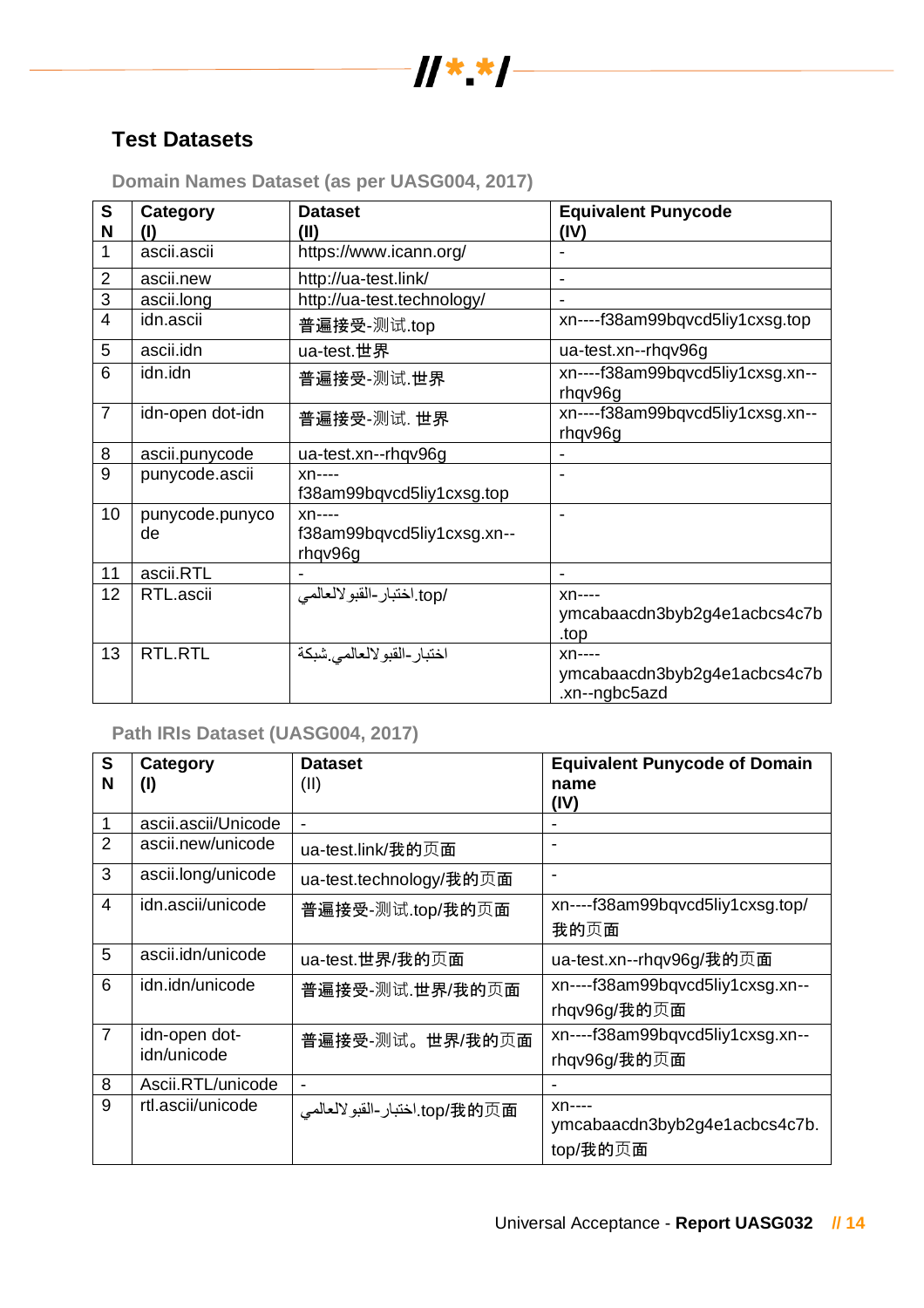

| 10 | rtl.rtl/unicode | /我的页面/اختبار-القبولالعالمي شبكة | xn----<br>ymcabaacdn3byb2g4e1acbcs4c7b.<br>xn--ngbc5azd/我的页面 |
|----|-----------------|---------------------------------|--------------------------------------------------------------|
|----|-----------------|---------------------------------|--------------------------------------------------------------|

#### **Email Dataset**

For testing purposes, we have created a few functional emails on DataMail (datamail.in) which provides an IDN compliant and free email service for English, Indian languages (namely, Bengali, Gujarati, Hindi, Kannada, Marathi, Punjabi, Tamil, Telugu & Urdu), Russian, Chinese, Arabic, Sinhala, Thai, Korean, and Japanese. As a part of the registration process, a unique mobile number is required per email registration. The following emails were created and used for testing.

| <b>SN</b>      | Category<br>(I)             | <b>Dataset</b><br>(II)                                  | <b>Script</b><br>(III)                           | <b>Equivalent Punycode</b><br>for U-label (IV)        |
|----------------|-----------------------------|---------------------------------------------------------|--------------------------------------------------|-------------------------------------------------------|
| $\mathbf{1}$   | ascii@ascii.ascii           | Kulkarni.swati12@gmail.c<br>om<br>pranalim@sjcem.edu.in | <b>ASCII</b>                                     |                                                       |
| $\overline{2}$ | ascii@idn.idn               | infoevaris@डाटामेल.भारत                                 | <b>ASCII with</b><br>Devanaga<br>ri              | infoevaris@xn--<br>c2bd4bq1db8d.xn--h2brj9c           |
| 3              | unicode@idn.id<br>n         | पेड़बचाओ@डाटामेल.भारत                                   | Devanaga<br>ri with<br><b>Nukta</b><br>character | पेड़बचाओ@xn--<br>c2bd4bq1db8d.xn--h2brj9c             |
| $\overline{4}$ | unicode@idn.id<br>n         | इन्फोइव्हॅरिस@डेटामेल.भारत                              | Devanaga<br>ri                                   | इन्फोइव्हॅरिस@xn--<br>c2bd4bq2d9bd.xn--h2brj9c        |
| 5              | unicode@RTL.<br><b>RTL</b>  | آز اد@ڈاٹامیل بھار ت                                    | Urdu                                             | --Q xn) آز اد<br>mgba1gd2x6cux.xn--<br>mgbbh1a71e     |
| 6              | unicode@idn.id<br>n         | 좋은아침@우편.닷컴                                              | Korean                                           | 좋은아침@xn--vo5bi2v.xn--<br>mk1bu44c                     |
| $\overline{7}$ | unicode@idn.id<br>n         | багряный@почта.рус                                      | Russian                                          | багряный@ xn--<br>80a1acny.xn--p1acf                  |
| 8              | unicode@idn.id<br>n         | 人工智能@电邮.在线                                              | Chinese                                          | 人工智能@ xn--wny099c.xn--<br>3ds443g                     |
| 9              | unicode@idn.id<br>n         | อรุณสวัสดิ์@ดาต้าเมล.ไทย                                | Thai                                             | อรุณสวัสดิ์@ xn--<br>l3cc0bq6db2h2c.xn--o3cw4h        |
| 10             | unicode@idn.id<br>n         | සුහඋදෑසනක්@දත්තතැපැල.<br>ി∘താ                           | Sinhala                                          | සුහඋදෑසනක්@ xn--<br>n0caaf2a8cxe4bb.xn--<br>fzc2c9e2c |
| 11             | ascii@RTL.RTL               | داده امارات@goodmorning                                 | <b>ASCII with</b><br>Arabic                      | goodmorning@xn--<br>mgbpb0h.xn--mgbaam7a8h            |
| 12             | unicode@RTL.<br>RTL         | أهلابك@داده امار ات                                     | Arabic                                           | --axn--mgbpb0h.xn أهلابك<br>mgbaam7a8h                |
| 13             | ascii@punycode<br>.punycode | infoevaris@xn--<br>c2bd4bq1db8d.xn--h2brj9c             | <b>ASCII</b> with<br>Punycode                    |                                                       |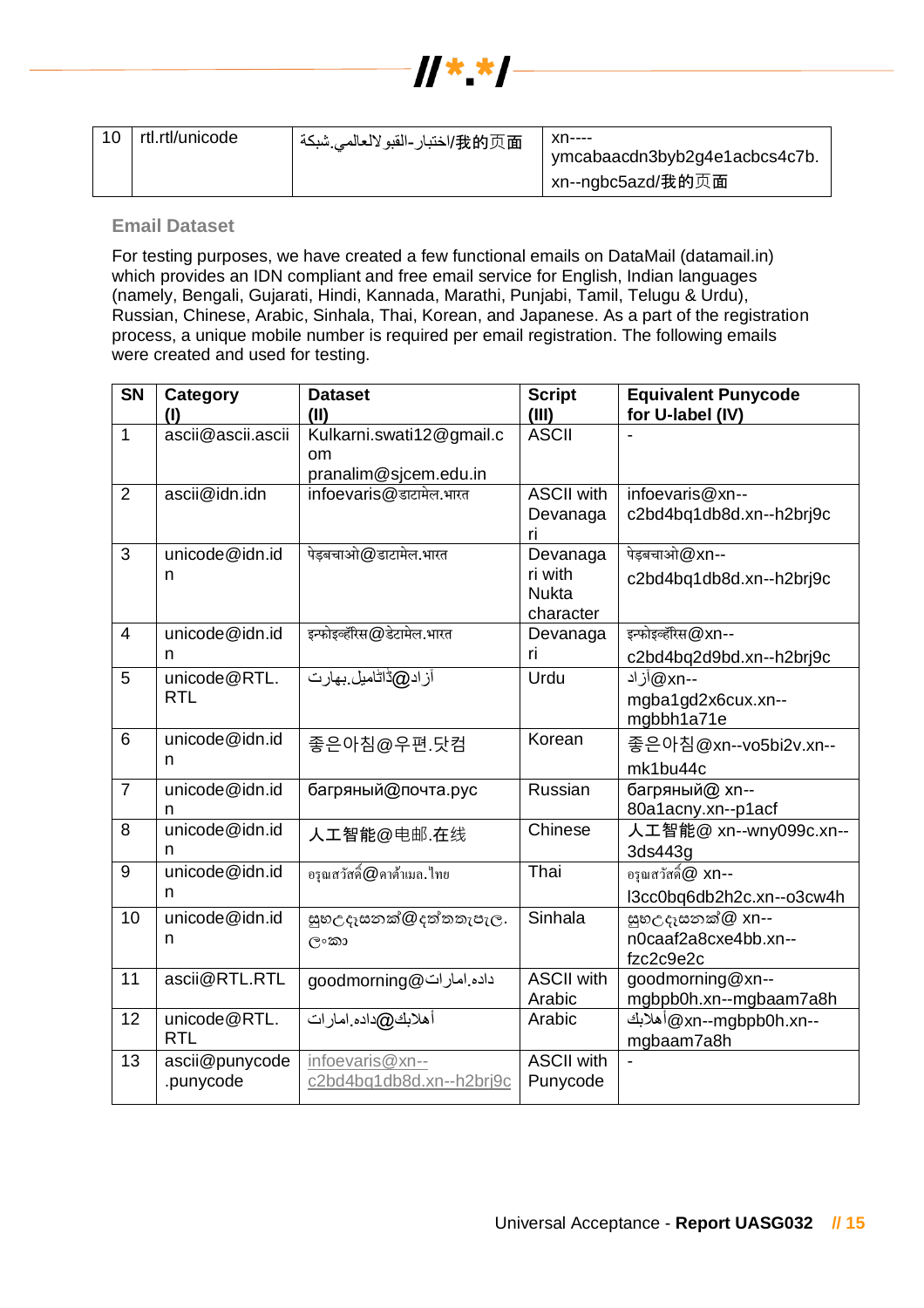

## **Plugins Revision Change (During Testing)**

While undertaking testing for emails, the following plugins versions were automatically updated.

**Subscription Management**

| <b>Extension Name</b> | <b>Plugin Name</b>          | <b>New Version Number</b> | <b>Version Number</b> |
|-----------------------|-----------------------------|---------------------------|-----------------------|
|                       | MailChimp                   | 4.8.3                     | 4.8.1                 |
|                       | Mailster                    | 2.4.16                    | 2.4.16                |
| Subscription          | OptinMonster                | 2.0.3                     | 2.0.3                 |
|                       | Newsletter                  | 7.0.3                     | 7.0.0                 |
|                       | Sumo List<br><b>Builder</b> | 1.31                      | 1.31                  |

**Membership Management**

| <b>Extension Name</b>    | <b>Plugin Name</b>                | <b>New Version Number</b> | <b>Version</b><br><b>Number</b> |
|--------------------------|-----------------------------------|---------------------------|---------------------------------|
|                          | <b>MemberPress</b>                | 1.9.10                    | 1.9.6                           |
|                          | WooCommerce                       | 5.0.0                     | 4.9.0                           |
| Membership<br>Management | <b>Restrict Content</b><br>Pro    | 3.5.5                     | 3.5.2                           |
|                          | Paid<br><b>Memberships</b><br>Pro | 2.5.4                     | 2.5.2                           |
|                          | S2Member                          | 210208                    | 200301                          |

**Event Management**

| <b>Extension</b><br><b>Name</b> | <b>Plugin Name</b>           | <b>New Version</b><br><b>Number</b> | <b>Version</b><br><b>Number</b> |  |
|---------------------------------|------------------------------|-------------------------------------|---------------------------------|--|
|                                 | <b>Events Manager</b>        | 5.9.10                              | 5.9.8.1                         |  |
|                                 | <b>WP Event Manager</b>      | 3.1.19                              | 3.1.19                          |  |
| Event<br>Management             | <b>Event Organizer</b>       | 3.10.4                              | 3.10.2                          |  |
|                                 | All-in-One Event<br>Calendar | 2.6.8                               | 2.6.8                           |  |
|                                 | Event Espresso 4<br>Decaf    | 4.10.10.decaf                       | 4.10.10.decaf                   |  |

**WordPress**

Auto updated from 5.6 to 5.6.1.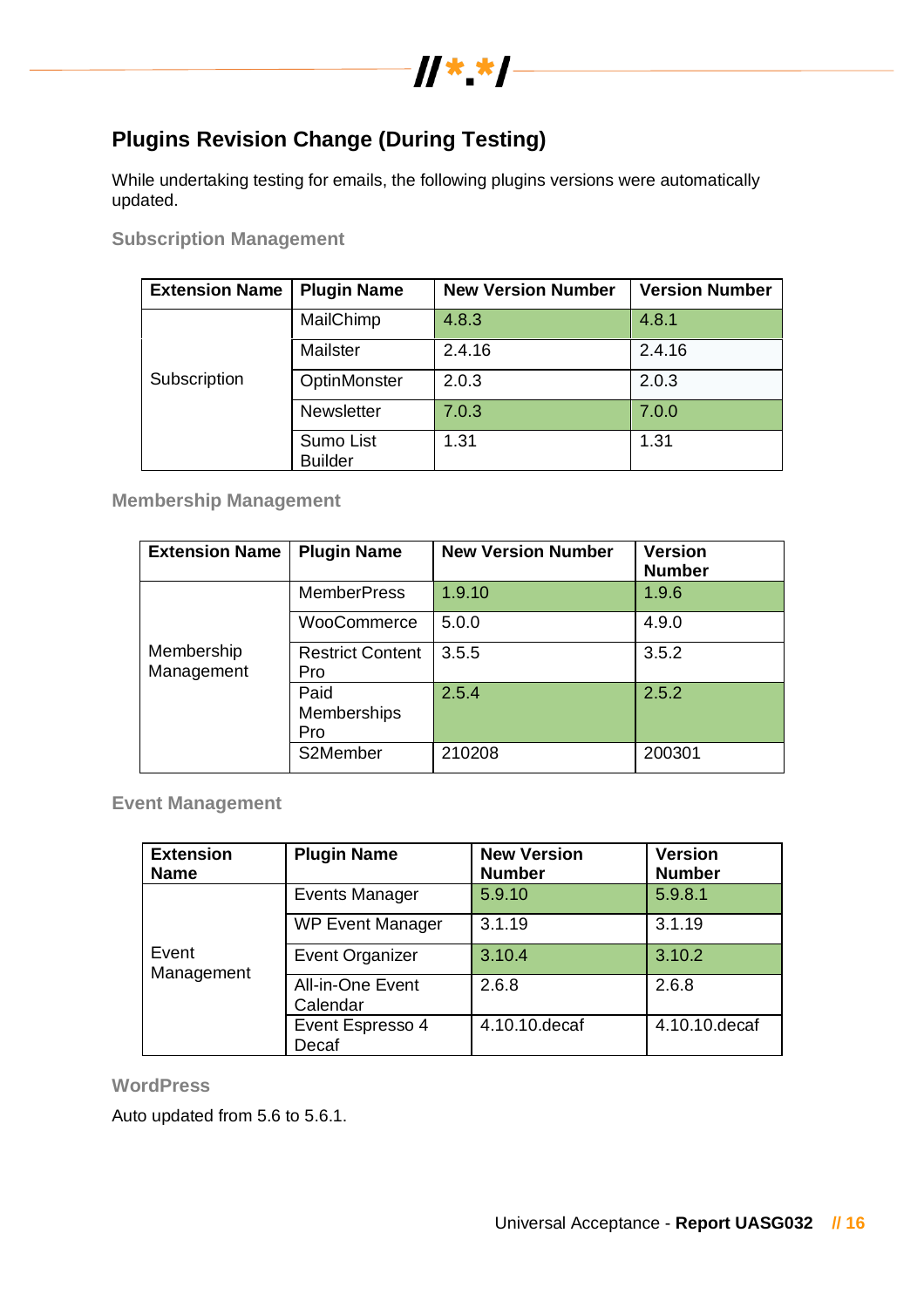

## **Additional Plugins Explored for UA Readiness**

Apart from testing WordPress and 15 plugins per the test plan, we have undertaken the task of checking an additional 18 plugins for possible UA readiness. The table below shows the plugin name, version, field type for IDN, path IRI, and the email and mailing system used.

The chart also indicates the different types of HTML <input> elements such as URL, email, and text used by various plugins to accept the URL and email.

| <b>SN</b>      | <b>Extension</b>                | <b>Plugin</b>                                                                  | <b>Version</b> | <b>IDN</b><br><b>Field</b><br><b>Type</b>    | <b>IRI</b><br><b>Field</b><br><b>Type</b>    | <b>Email</b><br><b>Field</b><br><b>Type</b> | <b>Mailing System</b>                                                              |
|----------------|---------------------------------|--------------------------------------------------------------------------------|----------------|----------------------------------------------|----------------------------------------------|---------------------------------------------|------------------------------------------------------------------------------------|
| $\mathbf 1$    |                                 | Event<br><b>Monster</b>                                                        | 1.1.6          | <b>No</b><br>explicit<br><b>URL</b><br>field | <b>No</b><br>explicit<br><b>URL</b><br>field | <b>Text</b>                                 | <b>PHP Mail and</b><br><b>SMTP</b>                                                 |
| $\overline{2}$ | Event<br>Management             | Modern<br><b>Events</b><br><b>Calendar Lite</b>                                | 5.14.0         | <b>Text</b>                                  | <b>Text</b>                                  | <b>Text</b>                                 | <b>WP Mail</b>                                                                     |
| 3              |                                 | <b>Quick Event</b><br>Manager                                                  | 9.0.22         | <b>Text</b>                                  | <b>Text</b>                                  | <b>Text</b>                                 | Mailchimp<br>Integration<br><b>Present in Paid</b><br>Version                      |
|                |                                 |                                                                                |                |                                              |                                              |                                             |                                                                                    |
| $\overline{4}$ |                                 | <b>Simple</b><br><b>WordPress</b><br><b>Membership</b>                         | 4.0.2          | <b>No</b><br>explicit<br><b>URL</b><br>field | <b>No</b><br>explicit<br><b>URL</b><br>field | <b>Text</b>                                 | <b>Mailchimp Add-</b><br>on                                                        |
| 5              |                                 | <b>Ultimate</b><br><b>Member</b>                                               | 2.1.13         | <b>No</b><br>explicit<br><b>URL</b><br>field | <b>No</b><br>explicit<br><b>URL</b><br>field | <b>Text</b>                                 | <b>External SMTP</b>                                                               |
| 6              |                                 | <b>Members</b>                                                                 | 3.1.3          | <b>URL</b>                                   | <b>URL</b>                                   | <b>Text</b>                                 | <b>Email Marketing'</b><br>Add-on can<br><b>Activate in Paid</b><br><b>Version</b> |
| $\overline{7}$ | <b>Membership</b><br>Management | <b>Paid Member</b><br><b>Subscriptions</b>                                     | 2.2.5          | <b>URL</b>                                   | <b>URL</b>                                   | <b>Text</b>                                 | Email<br><b>Reminders' Add-</b><br>on                                              |
| 8              |                                 | <b>MicroPaymen</b><br>ts - Paid<br>Membership,<br>Content,<br><b>Downloads</b> | 1.9.23         | <b>URL</b>                                   | <b>URL</b>                                   | <b>Text</b>                                 | <b>External SMTP</b>                                                               |
| 9              |                                 | <b>Users Ultra</b><br>Pro 3.0                                                  | 3.0.3          | <b>Text</b>                                  | <b>Text</b>                                  | <b>Text</b>                                 | <b>Inbuilt SMTP</b><br><b>Host Setting</b>                                         |
| 10             |                                 | WP-<br><b>Members</b>                                                          | 3.3.7.1        | <b>URL</b>                                   | <b>URL</b>                                   | email                                       | <b>External SMTP</b>                                                               |
| 11             |                                 | <b>Restrict User</b><br><b>Access</b>                                          | 2.1.2          | <b>URL</b>                                   | <b>URL</b>                                   | <b>Text</b>                                 | <b>External SMTP</b>                                                               |
|                |                                 |                                                                                |                |                                              |                                              |                                             |                                                                                    |
| 12             | Subscription<br>Management      | <b>WordPress</b><br>Newsletter                                                 | 1.3.9          | <b>No</b><br>explicit                        | <b>No</b><br>explicit                        | email                                       | <b>External SMTP</b>                                                               |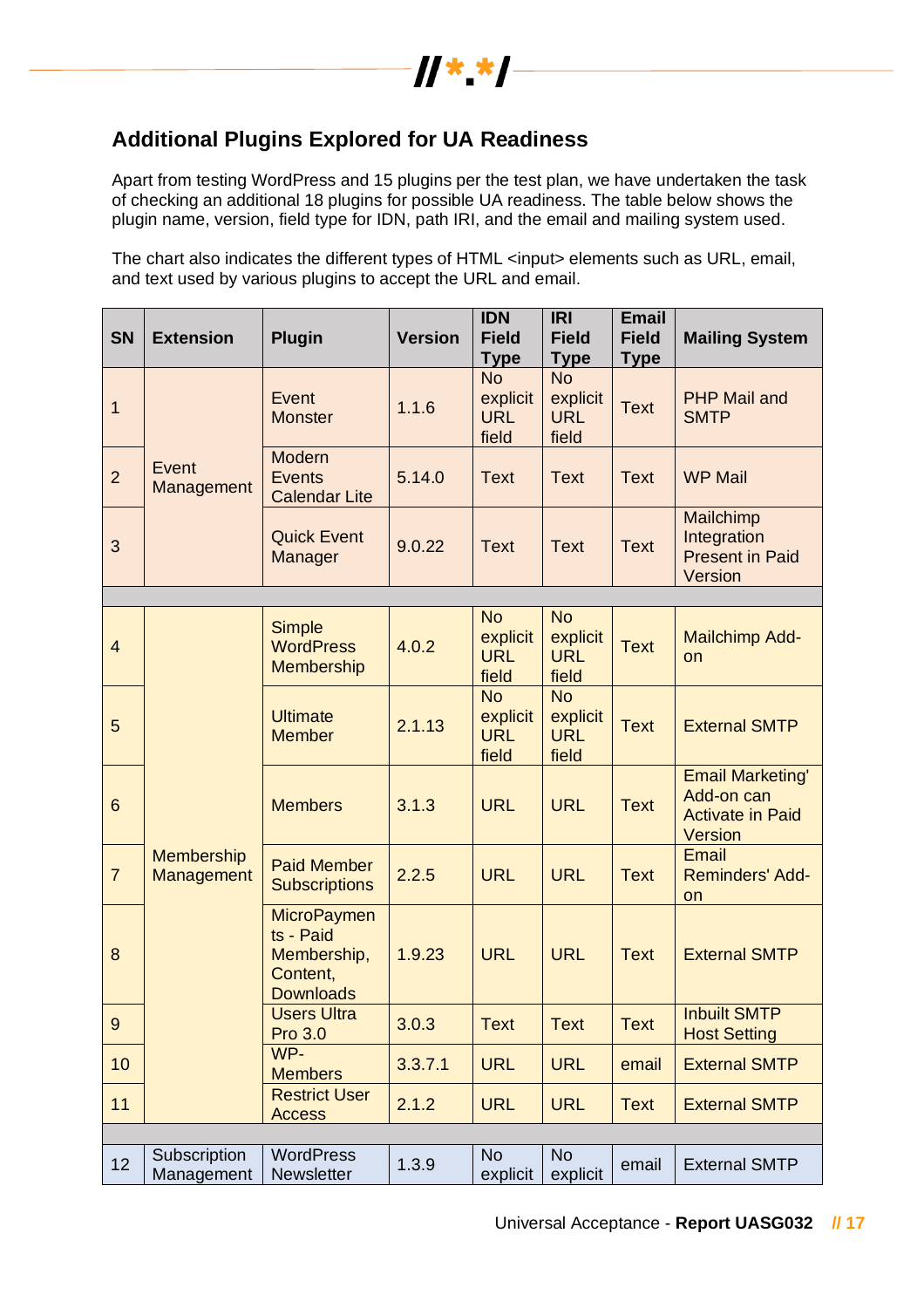

|    | $Plugin -$<br><b>Noptin</b>                                                         |               | <b>URL</b><br>field                          | <b>URL</b><br>field                          |             |                                        |
|----|-------------------------------------------------------------------------------------|---------------|----------------------------------------------|----------------------------------------------|-------------|----------------------------------------|
| 13 | MailPoet 3                                                                          | 3.56.0        | <b>No</b><br>explicit<br><b>URL</b><br>field | <b>No</b><br>explicit<br><b>URL</b><br>field | email       | Through plugin<br><b>SMTP</b> settings |
| 14 | *Email posts<br>to subscribers                                                      | 5.6.1         | <b>No</b><br>explicit<br><b>URL</b><br>field | <b>No</b><br>explicit<br><b>URL</b><br>field | email       | "External SMTP                         |
| 15 | <b>SendPress</b><br><b>Newsletters</b>                                              | 1.20.10.<br>6 | <b>No</b><br>explicit<br><b>URL</b><br>field | <b>No</b><br>explicit<br><b>URL</b><br>field | <b>Text</b> | (WP Mail SMTP<br>Plugin)"              |
| 16 | <b>Newsletters</b>                                                                  | 4.7.1         | <b>No</b><br>explicit<br><b>URL</b><br>field | <b>No</b><br>explicit<br><b>URL</b><br>field | <b>Text</b> | "Plugin's general<br>Settings"         |
| 17 | Email<br><b>Subscribers</b><br>and<br><b>Newsletters</b>                            | 4.6.4         | <b>No</b><br>explicit<br><b>URL</b><br>field | <b>No</b><br>explicit<br><b>URL</b><br>field | email       | (WP Mail SMTP<br>Plugin)"              |
| 18 | "Newsletter,<br>SMTP, Email<br>marketing and<br>Subscribe<br>forms by<br>Sendinblue | 3.1.0         | <b>No</b><br>explicit<br><b>URL</b><br>field | <b>No</b><br>explicit<br><b>URL</b><br>field | email       | 'Sendinblue's<br><b>SMTP Server'</b>   |

\*The plugins were not subjected to testing using the dataset of the UASG004 document. However, from the type of input field used by the plugins, one can infer the state of UA readiness by referring to the "Test" outcomes above.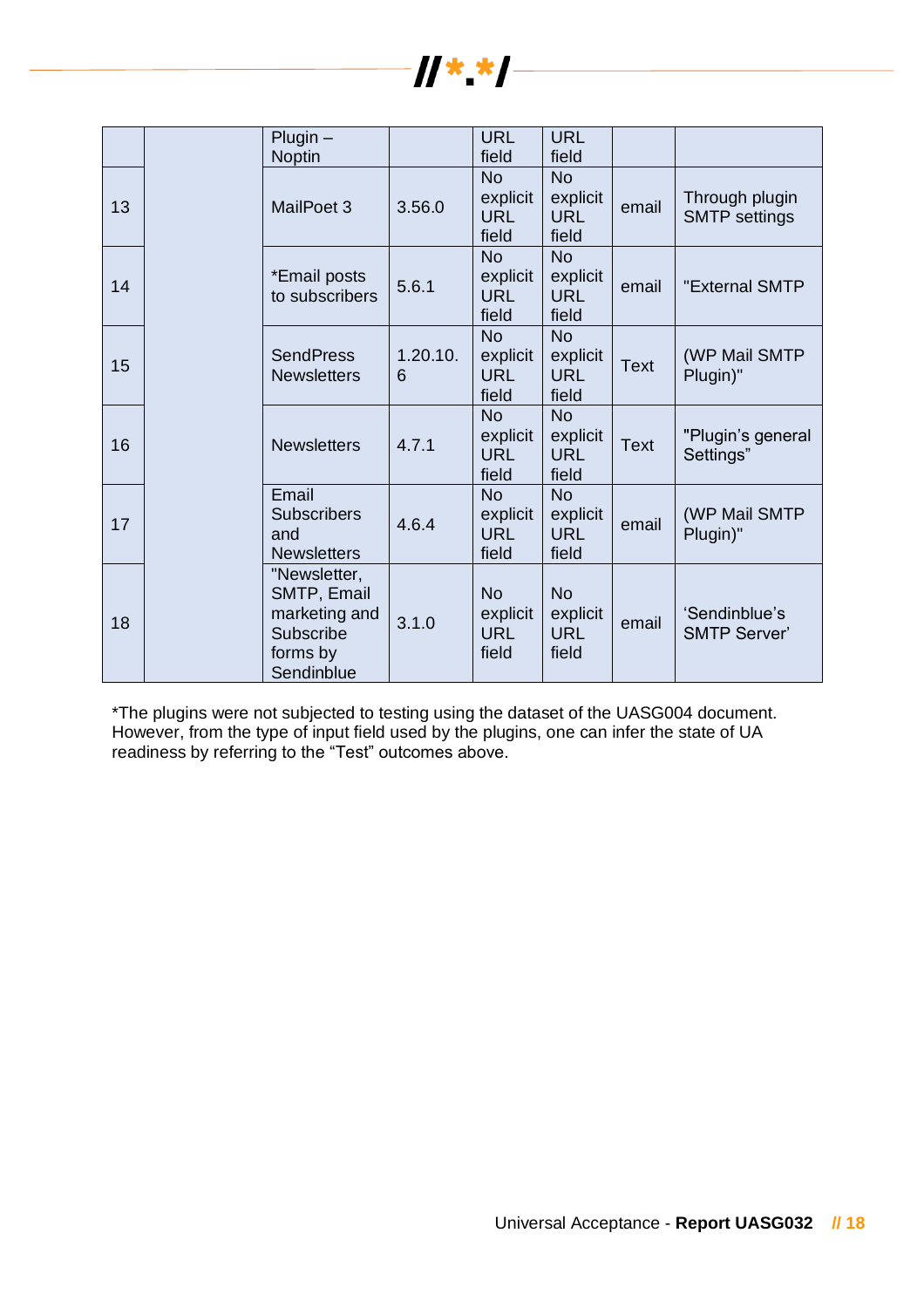

## **Annexure – I**

|                                                             | <b>WordPress</b>           | <b>Version 5.6</b>                    | <b>Installatio</b><br>n / setup<br>guide -<br><b>Windows</b><br><b>Server</b><br><b>Installatio</b><br>n / Setup<br>guide -<br><b>Ubuntu</b><br><b>OS</b> | <b>IDN</b><br><b>Testing</b><br><b>Report</b> | <b>Path</b><br><b>IRI</b><br><b>Report</b> | <b>EAI</b><br><b>Report</b> | <b>Summary for</b><br><b>WordPress</b>                    |
|-------------------------------------------------------------|----------------------------|---------------------------------------|-----------------------------------------------------------------------------------------------------------------------------------------------------------|-----------------------------------------------|--------------------------------------------|-----------------------------|-----------------------------------------------------------|
|                                                             | Subscription<br>Management | MailChimp                             | Installation<br>/ setup<br>guide                                                                                                                          | <b>IDN</b><br><b>Testing</b><br>Report        | Path<br><b>IRI</b><br>Report               | EAI<br>Report               | <b>Summary for</b><br>MailChimp                           |
|                                                             |                            | Mailster                              | Installation/<br>setup quide                                                                                                                              | <b>IDN</b><br><b>Testing</b><br><b>Report</b> | Path<br><b>IRI</b><br>Report               | EAI<br>Report               | Summary for<br><b>Mailster</b>                            |
|                                                             |                            | OptinMonster                          | Installation/<br>setup quide                                                                                                                              | <b>IDN</b><br><b>Testing</b><br>Report        | Path<br><b>IRI</b><br>Report               | EAI<br>Report               | <b>Summary for</b><br>OptinMonster                        |
| <b>UA Readiness</b><br><b>Reference</b><br><b>Documents</b> |                            | <b>Newsletter</b>                     | Installation/<br>setup quide                                                                                                                              | <b>IDN</b><br><b>Testing</b><br>Report        | Path<br><b>IRI</b><br>Report               | EAI<br>Report               | <b>Summary for</b><br><b>Newsletter</b>                   |
| Master Link: (for<br>all folders                            |                            | Sumo List<br><b>Builder</b>           | Installation/<br>setup guide                                                                                                                              | <b>IDN</b><br>Testing<br>Report               | Path<br><b>IRI</b><br><b>Report</b>        | EAI<br>Report               | <b>Summary for</b><br><b>Sumo List</b><br><b>Builder</b>  |
| documents and<br>screenshots)                               | Membership<br>Management   | <b>MemberPress</b>                    | Installation/<br>setup quide                                                                                                                              | <b>IDN</b><br><b>Testing</b><br>Report        | Path<br>IRI<br><b>Report</b>               | EAI<br>Report               | <b>Summary for</b><br><b>MemberPress</b>                  |
| https://drive.goog<br>le.com/drive/folde<br>rs/11ABBHzL3wr  |                            | WooCommerce                           | Installation/<br>setup guide                                                                                                                              | <b>IDN</b><br><b>Testing</b><br>Report        | Path<br><b>IRI</b><br>Report               | EAI<br>Report               | <b>Summary for</b><br>WooCommerce                         |
| 7fNOoXe1GeTyd<br>r7WYJVdFv                                  |                            | <b>Restrict</b><br><b>Content Pro</b> | Installation/<br>setup quide                                                                                                                              | <b>IDN</b><br><b>Testing</b><br><b>Report</b> | Path<br><b>IRI</b><br><b>Report</b>        | EAI<br>Report               | <b>Summary for</b><br><b>Restrict</b><br>ContentPro       |
|                                                             |                            | Paid<br>Memberships<br>Pro            | Installation/<br>setup quide                                                                                                                              | <b>IDN</b><br><b>Testing</b><br>Report        | Path<br><b>IRI</b><br>Report               | EAI<br>Report               | <b>Summary for</b><br>Paid<br>Membership<br>Pro           |
|                                                             |                            | S2Member                              | Installation/<br>setup quide                                                                                                                              | <b>IDN</b><br><b>Testing</b><br>Report        | Path<br>IRI<br>Report                      | <b>EAI</b><br>Report        | <b>Summary for</b><br>S2Member                            |
|                                                             | Event<br>Management        | Events<br>Manager                     | Installation/<br>setup quide                                                                                                                              | <b>IDN</b><br><b>Testing</b><br>Report        | <b>Path</b><br>IRI<br>Report               | EAL<br>Report               | Summary for<br><b>Events</b><br>Manager                   |
|                                                             |                            | <b>WP Event</b><br>Manager            | Installation/<br>setup quide                                                                                                                              | <b>IDN</b><br><b>Testing</b><br>Report        | Path<br>IRI<br>Report                      | <b>EAI</b><br><b>Report</b> | <b>Summary for</b><br><b>WP Event</b><br>Manager          |
|                                                             |                            | Event<br>Organizer                    | Installation/<br>setup guide                                                                                                                              | <b>IDN</b><br><b>Testing</b><br>Report        | Path<br>IRI<br><b>Report</b>               | EAL<br>Report               | Summary for<br><b>Event</b><br>Organizer                  |
|                                                             |                            | All-in-One<br><b>Event Calendar</b>   | Installation/<br>setup quide                                                                                                                              | <b>IDN</b><br><b>Testing</b><br>Report        | Path<br>IRI<br>Report                      | EAI<br>Report               | <b>Summary for</b><br>All in One<br><b>Event Calendar</b> |